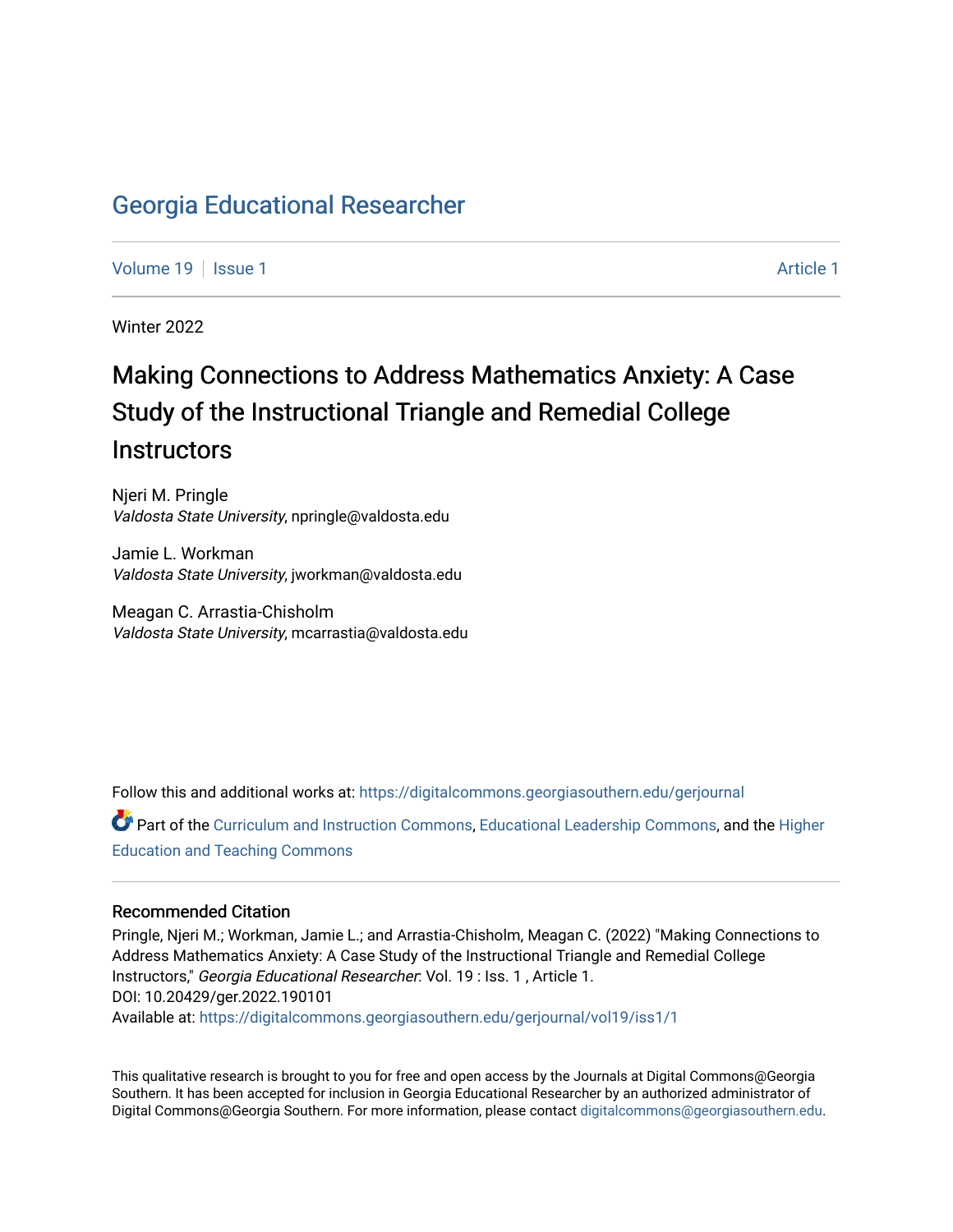# Making Connections to Address Mathematics Anxiety: A Case Study of the Instructional Triangle and Remedial College Instructors

# Abstract

Mathematics anxiety is a reality for many students as a number of community college and four-year university students feel disconnected from math and struggle to pass mathematics courses. Using a case study and grounded theory approach, six remedial mathematics instructors were interviewed and observed to examine their instructional strategies and practices. During the interviews, participants expounded upon the changes in strategies and practices implemented when aiding students struggling with anxiety. The Instructional Triangle was applied across participants to compare and contrast their experiences. The analysis focused on environmental factors that could increase or exacerbate mathematics anxiety. In particular, a theme of creating connections emerged from how teachers assess for and adjust their strategies and practices to support remedial mathematics students struggling with anxiety. Based on the findings, interventions for assisting educators and students in mediating anxiety promoting perspective-taking and empathy are recommended. Such intervention could inform future strategy and practice development, implementation, and evaluation.

# Keywords

Mathematics Anxiety, Instructional Triangle, Interventions, Strategies, Practices, Qualitative Research

# Creative Commons License



This work is licensed under a [Creative Commons Attribution-Noncommercial-No Derivative Works 4.0](http://creativecommons.org/licenses/by-nc-nd/4.0/) [License](http://creativecommons.org/licenses/by-nc-nd/4.0/).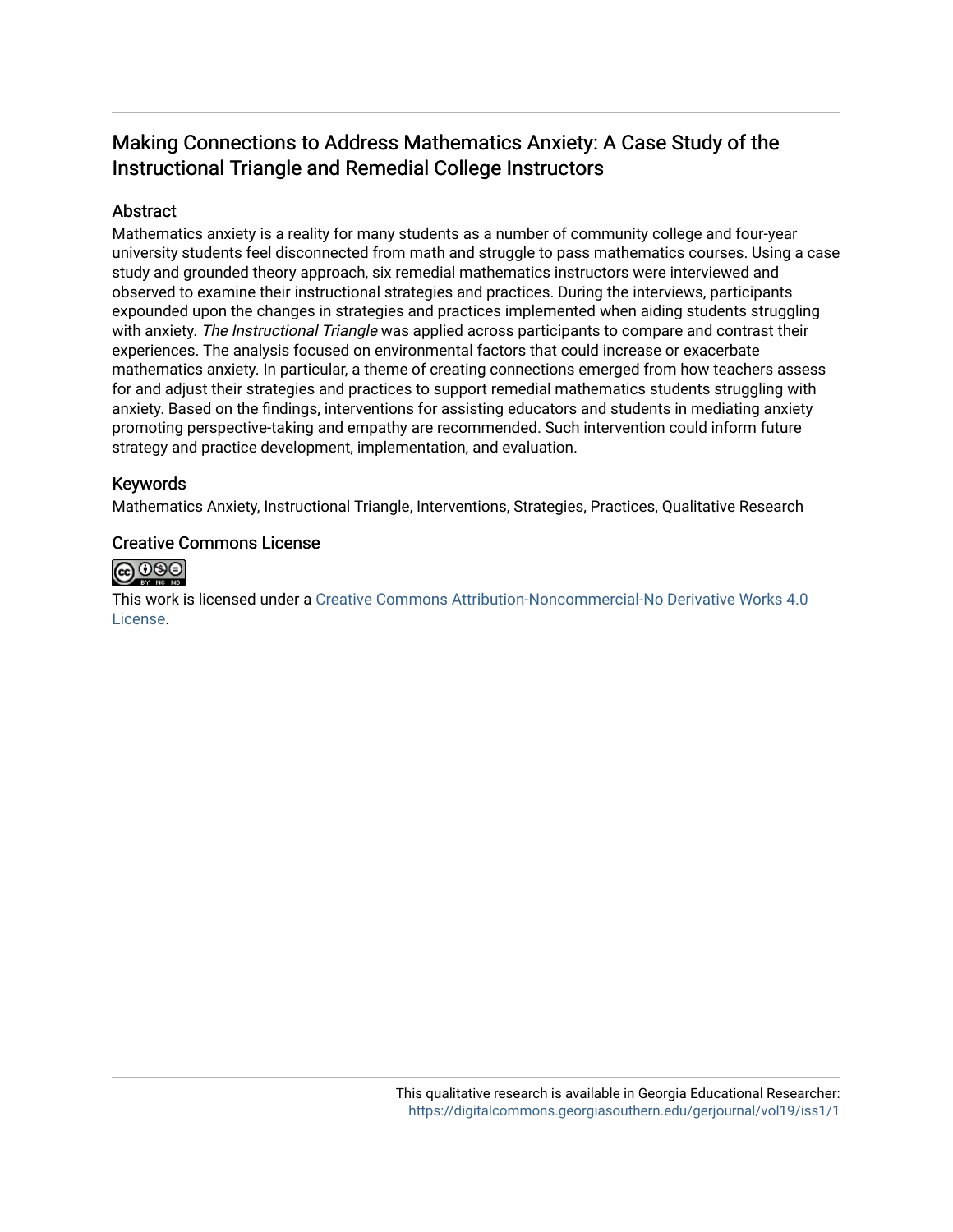#### **Introduction**

Mathematics developmental study programs provide a bridge for students who have not mastered the necessary skills and knowledge to navigate their college education. In Georgia, remedial math instruction is of great concern. According to the University System of Georgia (USG), the number of remedial mathematics students who fail to complete their two-year or four-year degrees within the state of Georgia is greater than the national average (USG, 2018). The USG reported that 37% of students enrolled in learning support/remediation at two-year institutions, only seven percent graduate within three years (USG, 2018). Thus, 93% of twoyear students enrolled in learning support/remediation fail to graduate (USG, 2018). Additionally, of the 52% of students enrolled in learning support/remediation at four-year institutions, only 25% graduate within six years (USG, 2018). Consequently, 75% of the students enrolled in learning support at four-year institutions fail to graduate (USG, 2018).

As remedial courses serve as the gateway for students to access core and degree-earning courses, remediation is pivotal in a college career. Unfortunately, students who do not complete remedial math courses are more likely to drop out of college during their first two years (Chen, 2016, p. 72). Additionally, less than a third of community college remedial mathematics students will enroll in collegelevel mathematics courses (p. 6). To further understand how to mitigate the role of math anxiety in college student math performance, this study focuses on remedial math instruction. The purpose of this study was to determine the strategies and practices used by educators to mitigate math anxiety within remedial mathematics courses at identified postsecondary institutions in South Georgia. Based on the literature, students in remedial mathematics are likely to experience moderate to high math anxiety and are unlikely to graduate. Furthermore, the researcher sought to understand educators' experiences teaching remedial mathematics courses regarding various topics, such as how their knowledge and experience impact their teaching philosophy, and how they interact with students with moderate to high math anxiety. Given these statistics, further examination of remedial mathematics in higher education is warranted.

#### **Math Anxiety**

One factor attributing to these poor outcomes is the invisible battle that students face, math anxiety. In fact, many students feel that failing math is like a "sudden death" (Tobias, 1995, p. 50). Hart and Ganley (2019) stated that moderate anxiety is not relegated to students at school but impacts the general population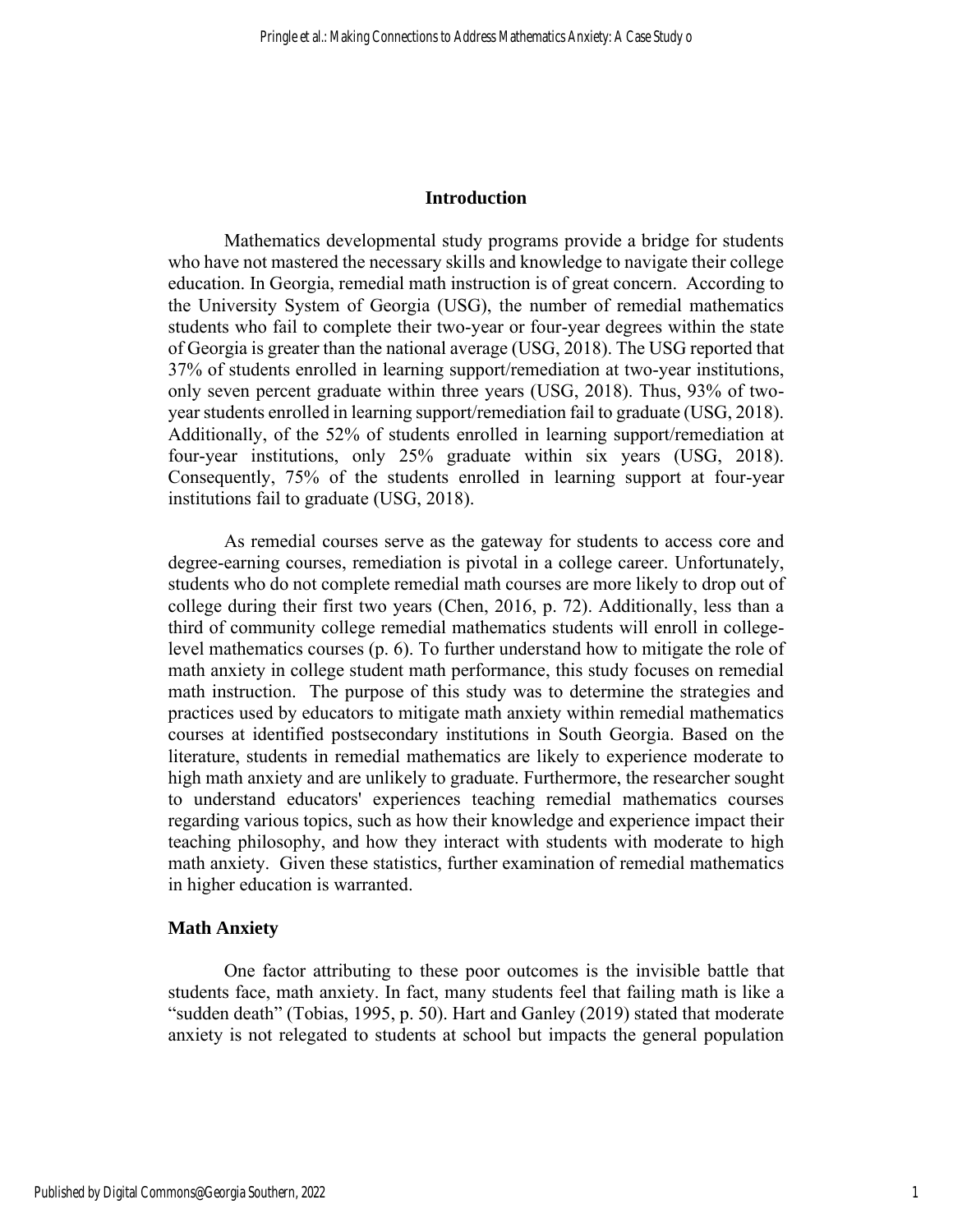across the life course. Whether the failure occurs in a K-12 or college course, this experience can be "instant and frightening" which prevents students from engaging in mathematical tasks, pursing related degrees and/or occupations (Tobias, 1995, p. 50). Even though the phenomenon of mathematics anxiety impacts students as early as elementary education and as late as advanced collegiate education (Jackson & Leffingwell, 1999), mathematics anxiety has not been specifically studied within the context of *remedial* mathematics. This study focuses on strategies and practices implemented in remedial mathematics to mediate the negative effects of math anxiety.

Braham and Libertus (2018) defined math anxiety as "a negative emotional reaction to situations involving numbers or math" (p. 15). Math anxiety is detected as early as kindergarten but is distinct in fourth and fifth grades (Boaler, 2016; Jackson & Leffingwell, 1999). Even when identified early on, math anxiety continues to plague students' motivation toward mathematical concepts well into adulthood (Driscoll, 2005).

Math anxiety can pose a barrier to successful completion of mathematics courses necessary to graduate from college. Approximately 80% of community college students, compared to 25% of four-year college students, taking mathematics courses struggle with moderate to high math anxiety (Beilock  $\&$ Willingham, 2014). Additionally, 67% of two-year and 44% of four-year students are remedial non-completers who have leave the institution without a degree (Chen, 2016). Given the prevalence of math anxiety within this population, and that math anxiety is a barrier to math performance, remedial math instruction should be examined for mitigating factors. Because math is a required course for all pathways, avoidance of math can adversely impact a student's choice of major, the likelihood of college completion, and subsequent career choices (Chen, 2016; Tobias, 1995).

The environment can also play a role in exacerbating math anxiety or potentially mitigating its effects. For example, instructional practices can exacerbate or increase students' math anxiety (Jackson & Leffingwell, 1999). Specifically, if teachers demonstrate that they enjoy mathematics and provide a safe learning environment, students are less likely to report feeling math anxiety. Conversely, teachers who show anger or reject students who ask for help create a poor environment for learning which fosters anxiety. Educators' behaviors that negatively impact "students' attitudes and achievement" include exhibiting anger, as well as educators who set unrealistic expectations, educators who embarrass students in front of peer groups, educators that exhibit gender bias, as well as educators who have the perception of being insensitive or uncaring (1999, p. 584).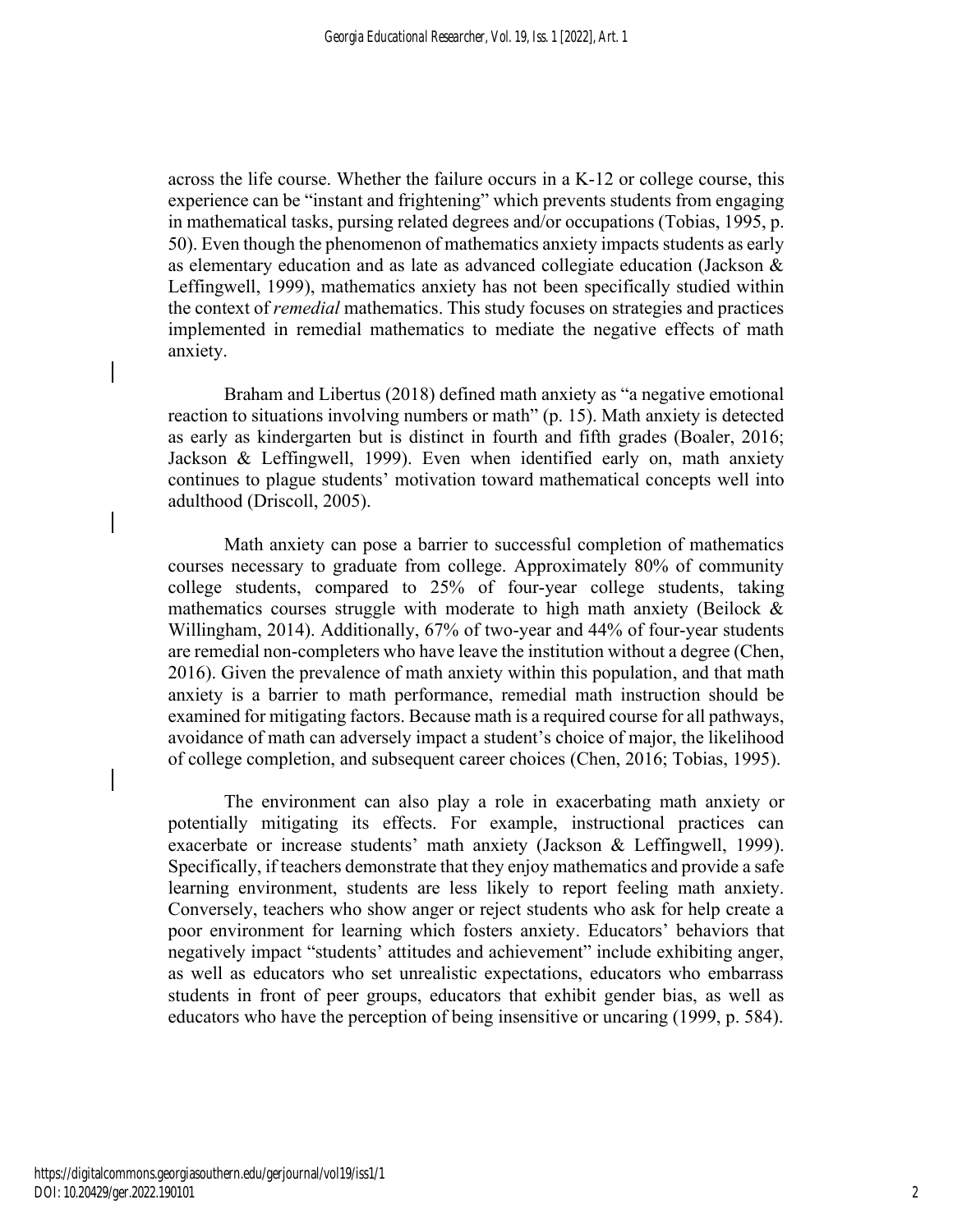# **Theoretical Framework: Instructional Triangle and Cognitive Consistency Theory**

To examine remedial math instruction, as well as strategies and practices used by educators to mitigate math anxiety, the following theoretical lens was adopted. *The Instructional Triangle* (Ball & Forzani, 2009), originally represented as bidirectional connections between teacher, student, and content, served as a tool throughout data collection and analysis to discuss connection and disconnection as related to math anxiety (see Figure 1). This framework provided language to describe both the teacher and student perspective of remedial math instruction as interpreted from interviews, observations, and review of documents.



*Figure 1* An Adaptation of Instruction and Interactions and The Instructional Triangle, (Ball & Forzani, 2009, p.499; Cohen et al., 2003, p. 124)

In understanding *The Instructional Triangle* and its relationships, it is essential to establish that each student will connect to their instructor, other students, and most importantly, the content (Ball & Forzani, 2009; Cohen et al., 2003). The development of depth in the relationships in these relationships (i.e., teacher-to-content, teacher-to-student, student-to-teacher, student-to-student, and student-to-content) speak to the degree of *connection* experienced. The lack of depth in the relationships characterize the degree of *disconnection* experienced.

*The Instructional Triangle is* underpinned by Dale Schunk's (2016) *Cognitive Contingency Theory*, which illustrated the various types of relationships between teacher, student, and content (Ball & Forzani, 2009; Schunk, 2016). Schunk (2016) referenced Fritz Heider's (1958) theory of Balance and combine with both the Balance Theory with the Cognitive Consistency theory and illustrated by way of the set of triangles The first author adapted Schunk's (2016) image of the triangles by illustrating T (teacher) and her student, S and the C, content (2016, p. 344). The triangle is very similar to *The Instructional Triangle* as depicted by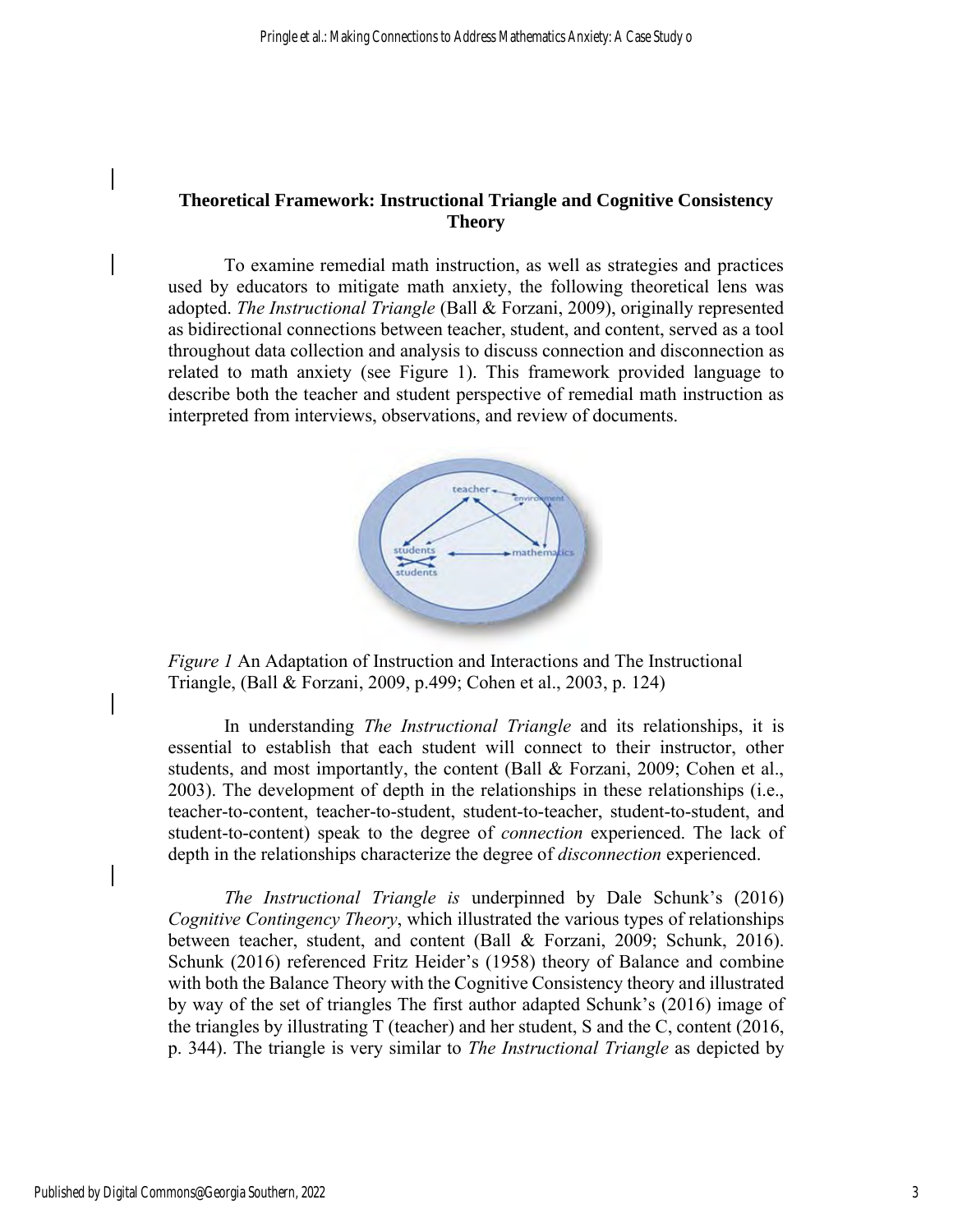Ball and Forzani (2009) and Cohen et al. (2003); however, Schunk's (2016) triangle depicts the types of relationships that could occur (2016, p. 344).

## **Current Study**

Teachers model for students how to interact with mathematics as a content area by demonstrating ways of thinking and problem solving, as well as reacting to themselves as students of math (Ball & Forzani, 2009, Cohen et al., 2003). Teachers' beliefs, their experiences as students, and their professional development will impact instructional design, instructional delivery, their ability to make themselves and the content accessible to students (Ball & Forzani, 2009; Cohen et al., 2003; Geist, 2015). Additionally, as demonstrated by the *Instructional Triangle* or more specifically *Cognitive Consistency/Balance Theory*, teachers can have a strong connection with, or understanding of, the content but a poor connection, or rapport, with students. This misalignment can impact the students' connection with the content, as in their understanding of, attitudes towards, and confidence regarding the content (Ball & Forzani, 2009; Cohen et al., 2003; Pajares, 1993; Schunk, 2016; p. 344). For this study, the teacher-to-content relationship was an illustration of each educator's strategies. Thus, it is important to understand that strategies are mindset, instructional preparations, educational background, beliefs about students' ability, beliefs about teaching ability, and teachers' connection to the content. Additionally, within this study design, the teacher-to-student relationship is illustrated by educator's practices. Practices are in class or direct interactions with students in which the strategies are carried out (Ball & Forzani, 2009). This research utilized the terms strategies and practices interchangeably; the researcher also clarifies distinctions between the two concepts related to this study's scope. A case study design was utilized to answer the research question that guided this study: *What strategies and practices do remedial mathematics instructors use to mitigate mathematics anxiety?*

#### **Methods**

Teachers were selected from two or four-year institutions with single or concurrent remedial mathematics course offerings in South Georgia. The purposeful sampling method was beneficial in targeting a specific sample with specific qualifications (fulltime or adjunct mathematics educators in higher education who teach remedial mathematics). The sample group received a survey that helped the researcher identify participants who met the study's more in-depth criteria.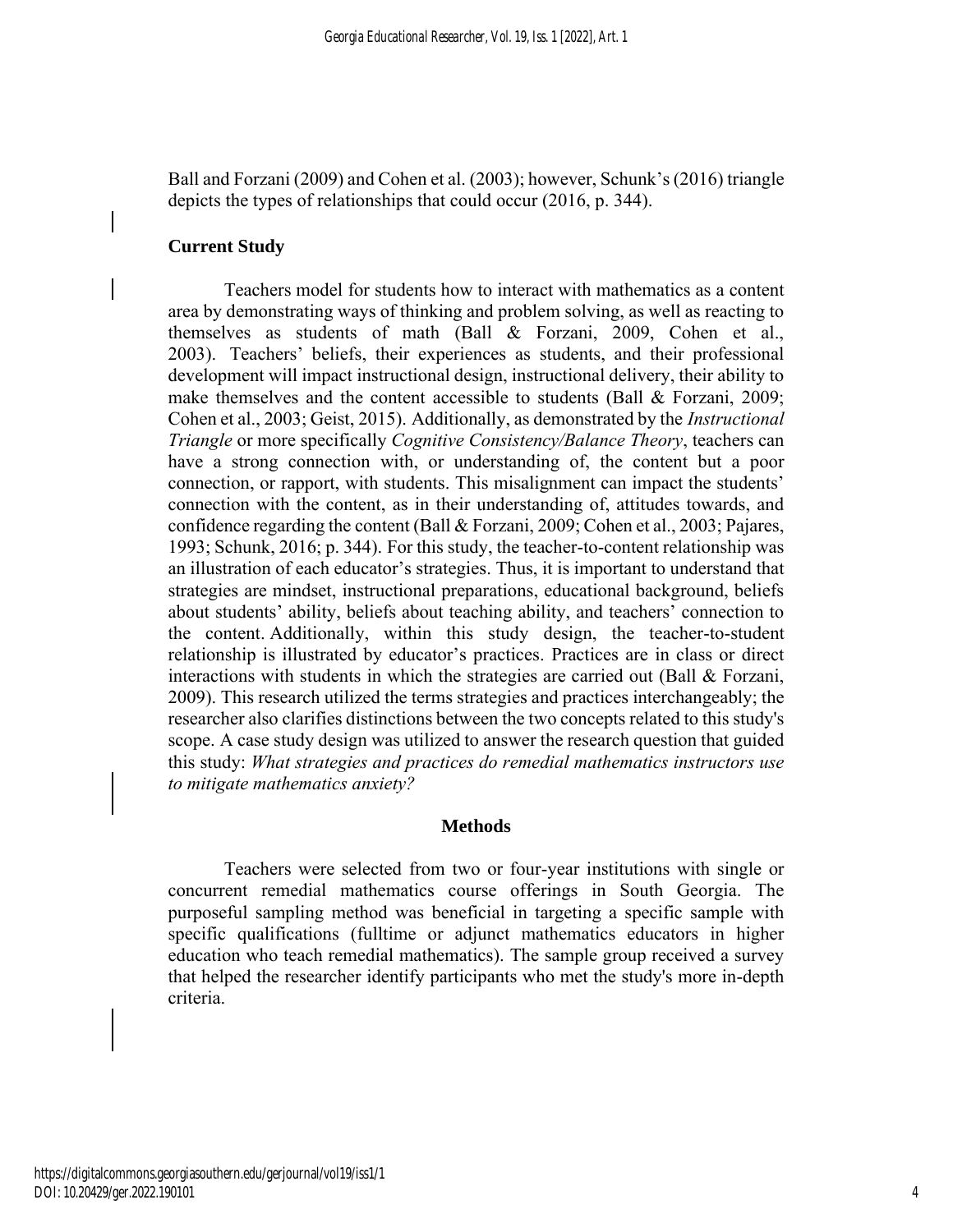# **Data Collection**

Data were collected via survey, observations, interviews, and a review of documents. Demographic information was collected with the survey. The researcher conducted two in-depth interviews and two observations and collected the teachers' instructional materials (practice exams, workbooks, worksheets, and PowerPoints). Six participants with two to over 30 years of experience were interviewed (see Table 1). All but one participant identified as female and had at least a master's degree. In addition, each participant was observed twice using the Mathematics Classroom Observation Protocol for Practices: MCOPP (Gleason et al., 2017; see Appendix A).

| Pseudo Ethnic<br>Name Group |           |        | Gender Type of Courses                                      | Types of<br>Environments                                        | Years of<br>Teaching<br>Experience | Education                    |
|-----------------------------|-----------|--------|-------------------------------------------------------------|-----------------------------------------------------------------|------------------------------------|------------------------------|
| Brenda CA                   |           | Female | Single                                                      | k-12, College                                                   | 9                                  | <b>Masters</b>               |
| Harry CA                    |           | Male   | Single                                                      | Middle, High,                                                   | 2                                  | <b>Bachelors</b>             |
| Sarah                       | CA.       |        | Female Concurrent/core                                      | College<br>$5, 7-$                                              | $20+$                              | <b>Masters</b>               |
| LeAnn                       | <b>CI</b> |        | Female Concurrent/core                                      | $12th$ grades,<br>College<br>High school,<br>online,            | 19                                 | <b>Masters</b>               |
| Penny<br>Joy                | AA        |        | CA Female Concurrent/core<br>Female Concurrent/<br>remedial | college<br>College<br>$k-12$ , online<br>for-profit,<br>College | 20<br>$30+$                        | <b>Masters</b><br><b>ABD</b> |

*Table 1:Demographic Characteristics of Participants*

*Note.*AA=African American; CA =Caucasian, CI=Caucasian Immigrant 

#### **Data Analysis**

A qualitative inquiry was used to analyze the cases in this study (Creswell & Gutterman, 2019). An iterative process of coding data yielded several findings and implications. Figure 2 below provides an example of open coding after several interactions of selected coding (including an external coder's findings). For additional coding, selected coding, and code breakdown (See Appendices).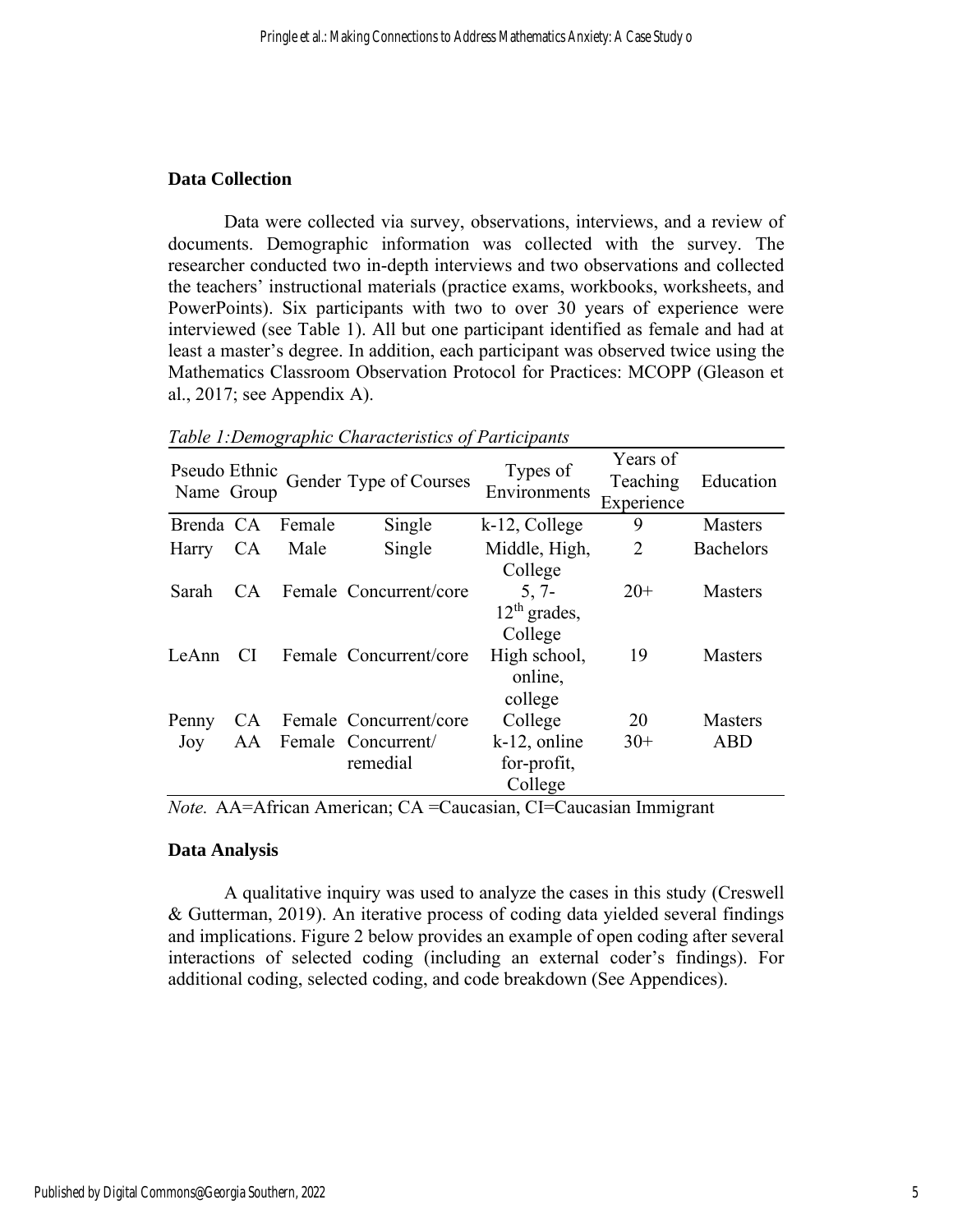

*Figure 2.* Axial Coding for Connection and Disconnection with Mathematic Environment (for a Possibly Anxious Educator or Anxious Student)

# **Findings**

In response to the research question, *What strategies and practices do remedial mathematics instructors use to mitigate mathematics anxiety?* the following themes emerged from the iterative coding of the data across sources: Connections and Disconnections throughout The Instructional Triangle of the educators in the sample in their roles as students and educators (Ball & Forzani, 2009). Using quotes from their interviews, observations from their classrooms, and aspects of their course documents, we provide a rich description of each theme.

# **Connection** (See Appendix C for Participants' Comparison Triangles)

As *The Instructional Triangle* indicates, relationships exist between the teacher and the content, the teacher and the student, the student, peers, the student, and the content (Ball & Forzani, 2009; Cohen et al., 2003). A major theme is that of connection, which creates and or enhances the teacher and the content, the teacher and the student, student and peers, and the student and the content. To better understand this, we examine the participant's connection to the content as students (see Table 2). All six of the participants made a strong connection with the content in elementary school. Brenda asserted that she was good at math and that this was confirmed by her teachers.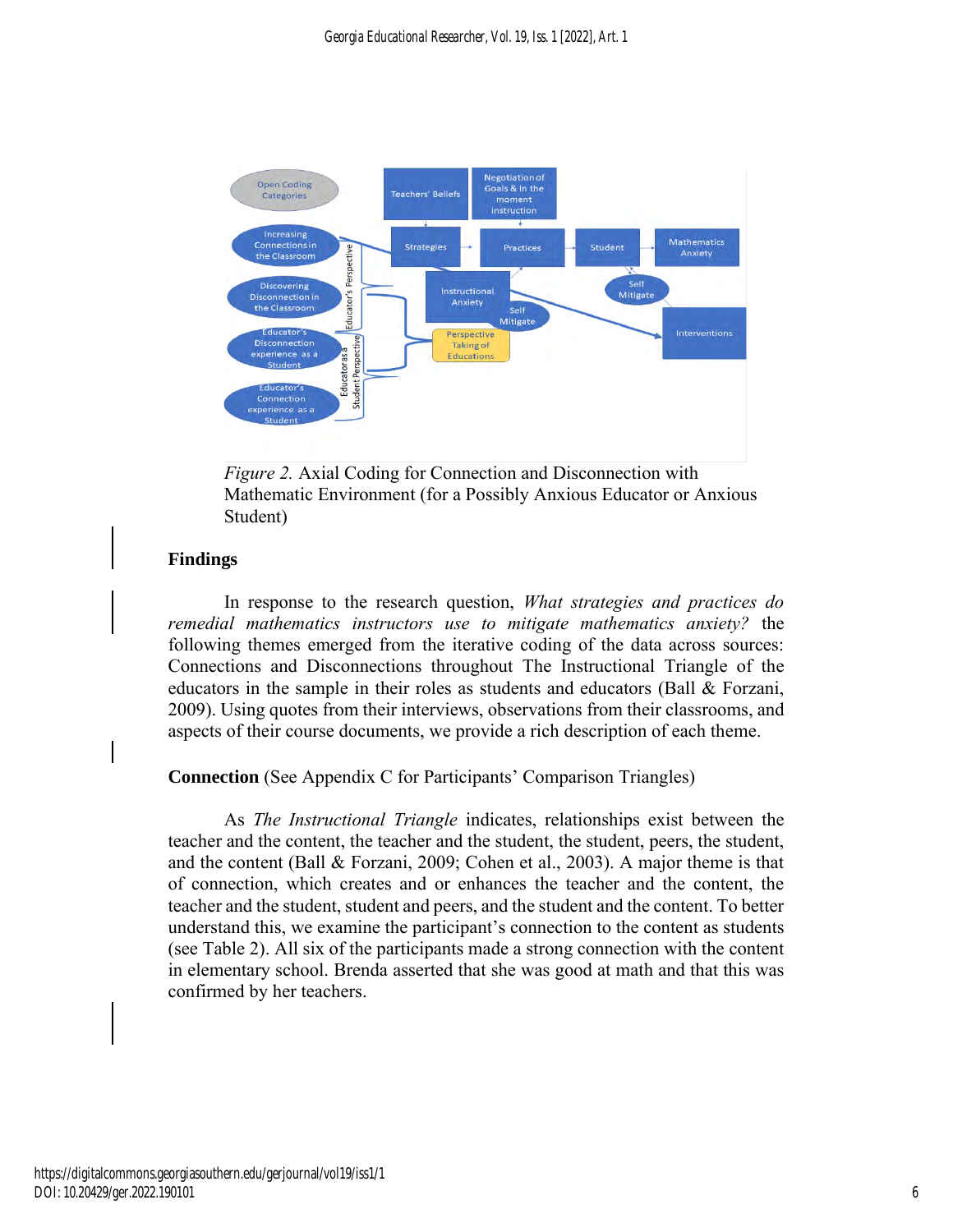The participants indicated they started to identify themselves as both mathoriented and achievers during their connection experiences. Most participants were encouraged to take advanced level courses or dual-enrolled into college courses. Thus, participants developed a strong math self-concept and efficacy (Bandalos et al., 1995). For example, Harry described himself as a "star student" in college.

Table 2. *Connections: Educator as Student*

| <b>Sub-Theme</b> | Quote                                                                                                                       |
|------------------|-----------------------------------------------------------------------------------------------------------------------------|
| Connection to    | Harry: First time I guess was back in high school. When my                                                                  |
| teacher          | history teacher, actually in history has never been my                                                                      |
|                  | favorite subjects but. Right. I went to a very small school, so                                                             |
|                  | every teacher taught, like eight different subjects to cover                                                                |
|                  | more ground like every section so she taught history,                                                                       |
|                  | she taught, economics, she taught the drama class. And I                                                                    |
|                  | think she taught a geography class as well. She had several                                                                 |
|                  | different jobs. But, yeah, my freshman year of high school I                                                                |
|                  | was very much, inside my own shell. Because it was a new                                                                    |
|                  | high school, I didn't have any friends carried over from                                                                    |
|                  | middle school. I didn't have any friends and I didn't know                                                                  |
|                  | how to make any. And this teacher. She got me                                                                               |
|                  | interested into the drama class. And she really helped me get<br>out of my shell and actually talk to people. And yet when. |
|                  | By the time I graduated, I graduated a star student. So, I                                                                  |
|                  | made her my star teacher, which she usually gets star teacher                                                               |
|                  | about every year. So, this is like her third year in a row. But,                                                            |
|                  | yeah, it was really special. For calculus 3. And a lot of it had                                                            |
|                  | to do with the professor to tell that he was in love with the                                                               |
|                  | subject material, and he was really good at teaching it, and                                                                |
|                  | he reminded me a lot of myself too. So that was the first time                                                              |
|                  | and then pretty much after that I had him for as                                                                            |
|                  | many courses, as I possibly could. I had him, I think seven                                                                 |
|                  | times throughout my math degree so. So, let's see calculus                                                                  |
|                  | three history of math. Set Theory. Real analysis. Linear                                                                    |
|                  | Algebra. See, senior seminar.                                                                                               |
| Connection to    | Sarah: Let's see. Jackie. Probably early elementary, maybe,                                                                 |
| student          | $2nd$ or $3rd$ grade. The two friends of mine, Maddie and                                                                   |
|                  | Jackie we actually ended up living on the same street, and                                                                  |
|                  | we're the same grade, and just, you know, we're the best of                                                                 |
|                  | friends growing up.                                                                                                         |
| Connection to    | Harry: (Calculus I & II): the thing is, I went back and learned                                                             |
| content          | those content, basically, teaching myself. Okay. In                                                                         |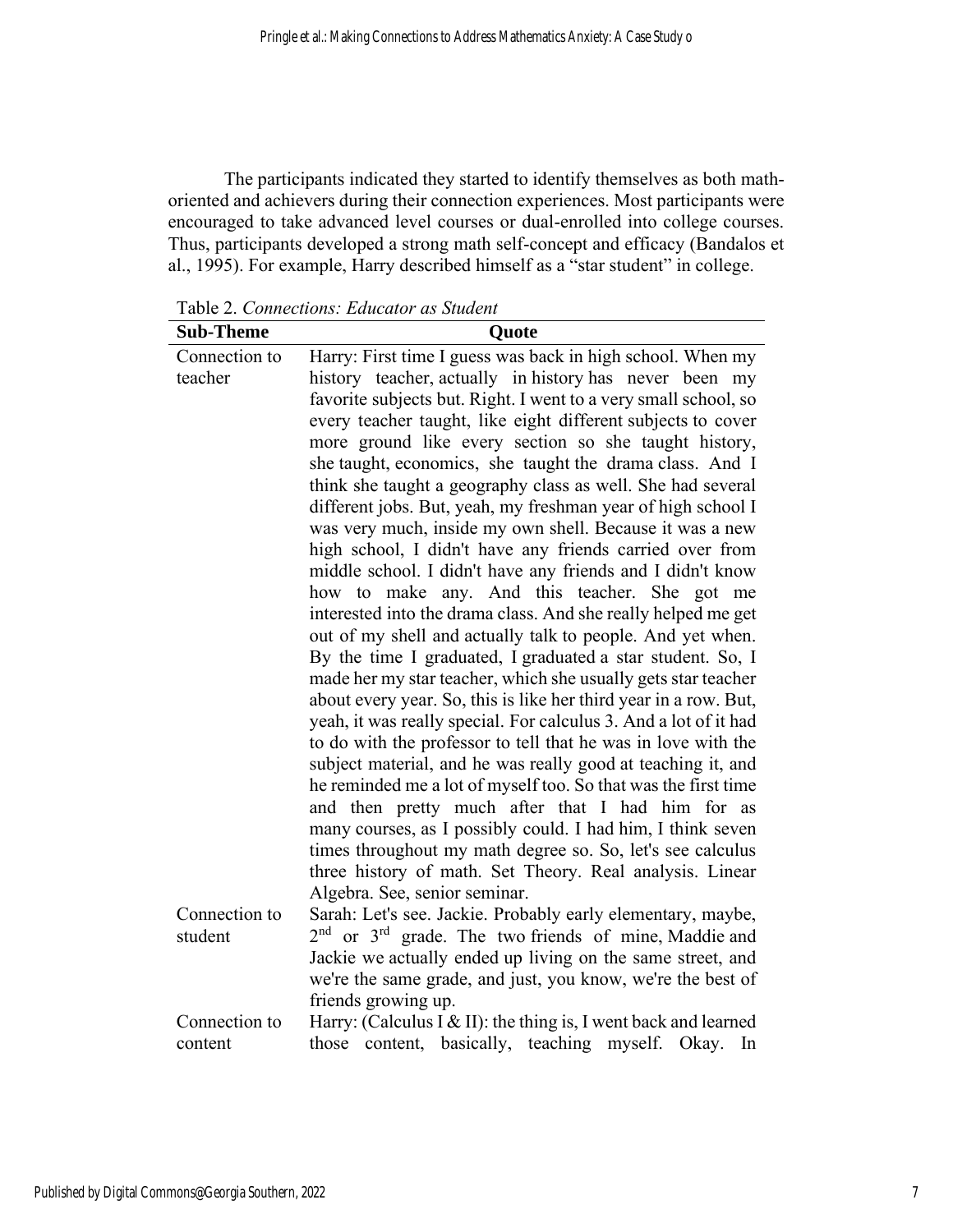|            | preparation for calculus three. And, and especially during       |
|------------|------------------------------------------------------------------|
|            | to enjoy<br>three. I really learned<br>calculus                  |
|            | like differentially integration and stuff like that it was, it   |
|            | was actually a lot of fun. I enjoy calculus a lot I wish I could |
|            | go back and retake the courses to replace my grade but           |
|            | apparently that's only offered to students. After you took the   |
|            | class after a certain time period before that so                 |
| Connection | Brenda: You can do this. Even though you're struggling with      |
| to self    | this topic. You might have to take a different approach than     |
|            | you've had to take in another class. So you might need to        |
|            | spend more time on it. You might need to go ask for help         |
|            | from even another student that's doing well or an instructor     |
|            | before after class, use other resources I didn't really have     |
|            | YouTube by then. There's so many resources now so that           |
|            | would be helpful.                                                |

**Disconnection** (See Appendices C for Participants' Comparison Triangles)

The participants reported developing a strong confidence in their ability until they experienced a disconnection within a math course. The disconnection experience for each participant was just as powerful and informative as their connection experiences. Thus, just as *The Instructional Triangle* is an indicator of the possible connection between the teacher to content, teacher to student, student to peers, and student to content relationships, it is also an indicator of the possible disconnections or disruptions of those relationships (Ball & Forzani, 2009; Cohen et al., 2003).

All participants indicated that they had their disconnection experience much later in their student experience, which contrasts with the literature on students developing or experiencing math anxiety during their formative years (Jackson & Leffingwell, 1999). In contrast, our participants had excelled during their formative periods. They did not, however, experience their disconnection experience until they engaged in much more complex mathematic tasks, as noted by the courses that they were enrolled in at the time of their disconnection experiences:

- Brenda Geometry
- Harry Calculus I
- Sarah Integrative Math Course (Algebra, Trigonometry, Precalculus)
- LeAnn Multivariable Calculus
- Penny Linear Algebra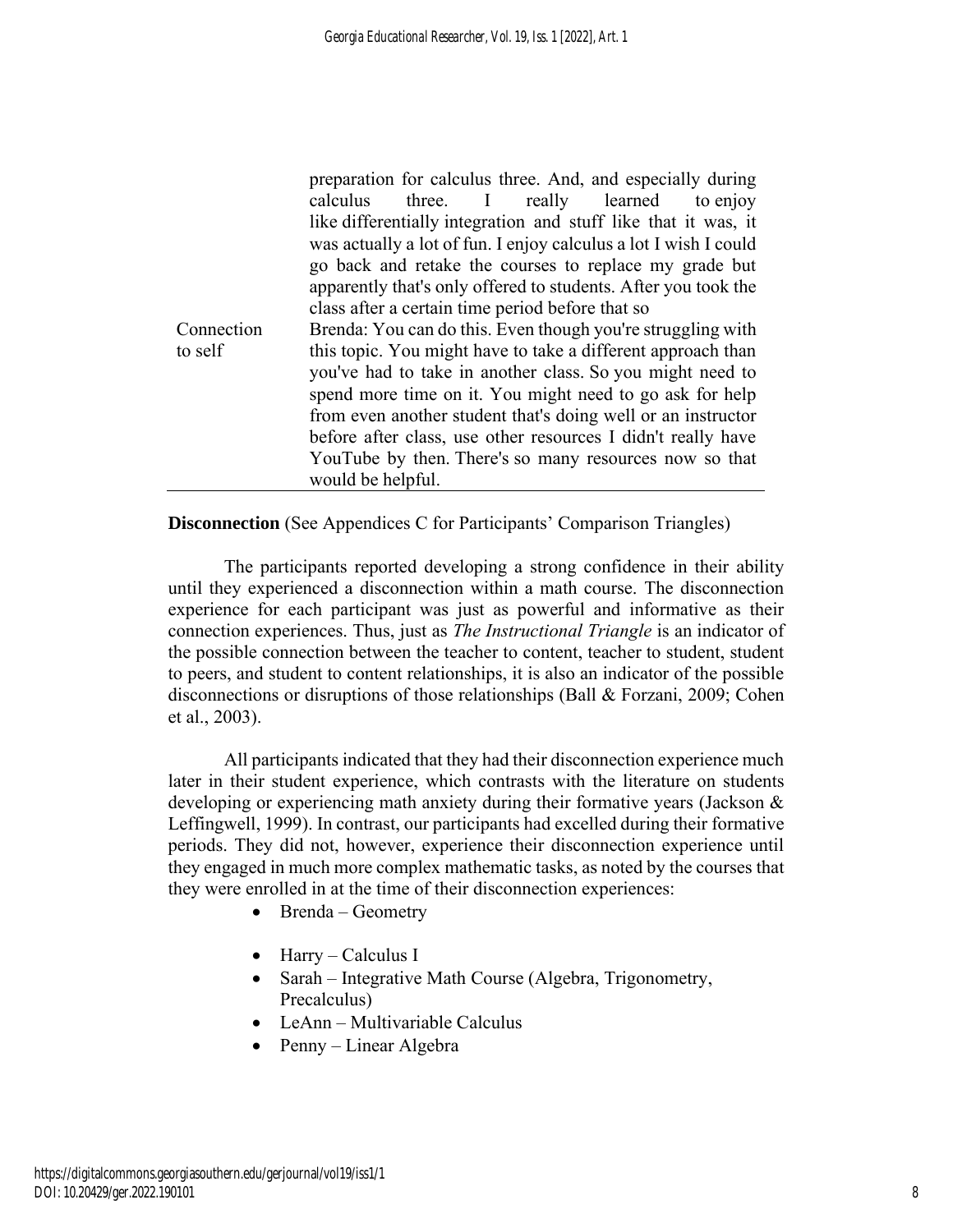• Joy – Math Analysis

The first author can also relate to this experience as she had an educator who exhibited gender and racial bias; additionally, the educator was insensitive and seemed to be intentional about undermining students' ability to successfully pass College Algebra.

Several participants stated that their instructors made the environment unwelcoming or hostile as supported by some of the participant's experiences. For example, Joy highlighted that her teacher-to-student relationship was more strained as her teacher also served as her academic advisor. She stated that her teacher "was not a welcoming" educator and did not help her build her confidence. Jackson and Leffingwell (1999) spoke of similar experiences wherein the teacher creates an environment in which students develop a strong disconnection with the materials and exacerbate or increase students' anxiety (p. 583). These "insensitive and uncaring" educators typically do not respond to students' requests for help, allow unacceptable behaviors between peers, ignores documented medical issues (allergies to chalk), and show "anger or disgust" at students' request for help (p. 584).

| Sub-theme     | <b>Quote</b>                                                   |
|---------------|----------------------------------------------------------------|
| Disconnection | Joy: it was. Math, Analysis. It was the class that a math      |
| to teacher    | major was actually supposed to take math analysis first. But   |
|               | I had been placed, I mean, my schools was good and             |
|               | everything, but I think I was placed in college algebra. So, I |
|               | asked to get out of college algebra and put in math analysis   |
|               | which was an error/mistake. I should have started around in    |
|               | college algebra I was gone on analysis. Well analysis was in   |
|               | the end not the best thing for me. Not just because of me but  |
|               | you always want to blame a professor the professor was,        |
|               | there was someone to sneered at talk with his back to and his  |
|               | back was to the students that he's writing and mumbling and    |
|               | I thought that it may have been a cultural thing. I know every |
|               | time I went to meet with him I was always very                 |
|               | apprehensive. And they're running saying, very ironic thing    |
|               | was, he was my advisor, since I was not sure if I              |
|               | was gonna be a teacher in a few man, and I was trying to start |
|               | a math analysis. He tried in his way and his way of            |
|               | helping. Not really. He was not a warm nature first and I      |
|               | know that this like judging him what is a warm natured         |

Table 3. *Disconnections: Educator as a Student*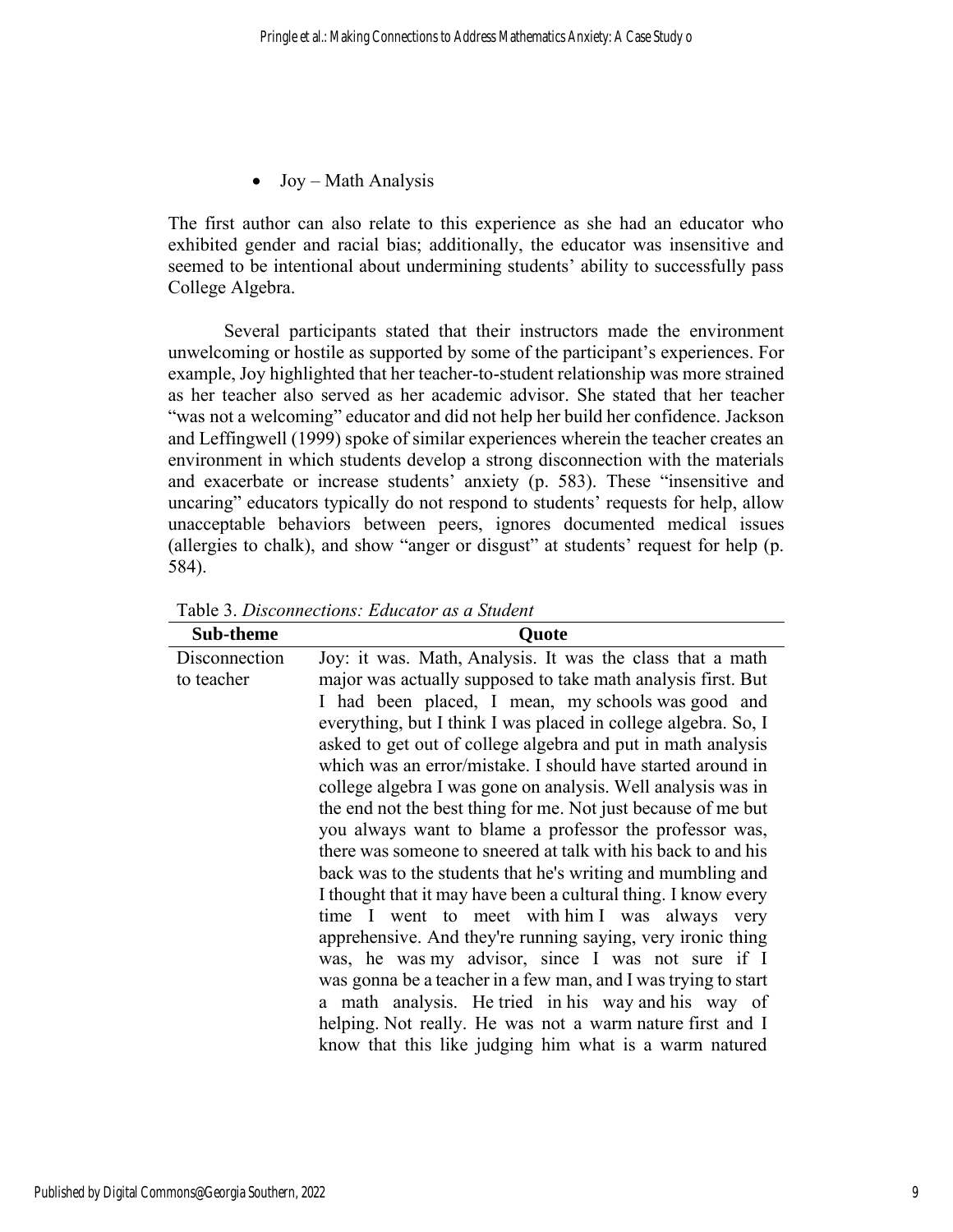| person.       | was not a welcoming for Yeah,<br>He<br>$\sim$                              |
|---------------|----------------------------------------------------------------------------|
|               | just feel welcome in his office, I didn't feel right yeah I'm              |
|               | still anxious and not feeling like he's trying to go through the           |
|               | motions of helping me, and I'm taking notes, and he's asking               |
|               | me did you do this, did you do that. But he's not doing                    |
|               | another way of saying it was just, it was a weird                          |
|               | confrontation I don't want to call it that, but it was, I just             |
|               | never felt good in the meetings, ended up taking that class                |
|               | over with another professor                                                |
| Disconnection | Brenda: Embarrassed probably, I am sure that I didn't want to admit        |
| from self     | to yeah I didn't get it. I was a good student really.                      |
|               | even though, you know, part of me is like, forget it, you're               |
|               |                                                                            |
|               | not gonna get it. I wasn't somebody that just said I'm not gonna do        |
|               | any homework I'm not gonna do I didn't do that. I took notes I mean,       |
|               | I tried, but it wasn't, I needed help. I didn't get help so out what I was |
|               | trying was just not working because I did not have the skills. where       |
|               | I was going wrong.                                                         |
|               | no, I was, I was like, I can't believe I can't believe you can't do this.  |
|               | Yeah, everybody else seems to doing fine they are getting it               |
| Disconnection | Joy: Well the course content was very formidable, it was a lot             |
| to content    | of math analysis. But at the same time, when I compare my                  |
|               | experience the second time I took it with the my first. It was             |
|               | the way it was delivered. (The second time was very                        |
|               | empowering to me it was a professor that was very energetic,               |
|               | very motivational professor. Very in your face coming to your              |
|               | desk seeing if you understood hopping around just the funny                |
|               | person, entertainment, but the other person. Other professor               |
|               | was totally the opposite. The second professor had a reputation            |
|               | for being very forthcoming and very well. In this first                    |
|               | professor. Throughout my time in college. He had a reputation              |
|               | that no one wanted to take him. So he knew the material but he             |
|               | wasn't he didn't And I know a lot of students say this on                  |
|               | different evaluation material but he was good at) Right, yeah.             |
|               | When you have anxiety that content can become so nebulous                  |
|               | so distorted. It's almost like you're not able to even touch it,           |
|               | because that anxiety is like a block blocking it from you.                 |

In addition to disconnections experienced by the educators as students, the educators shared disconnections between themselves and their current students, as well as the content. When the participants recognized these connections, they were able to intervene on behalf of their students to help mitigate their math anxiety. For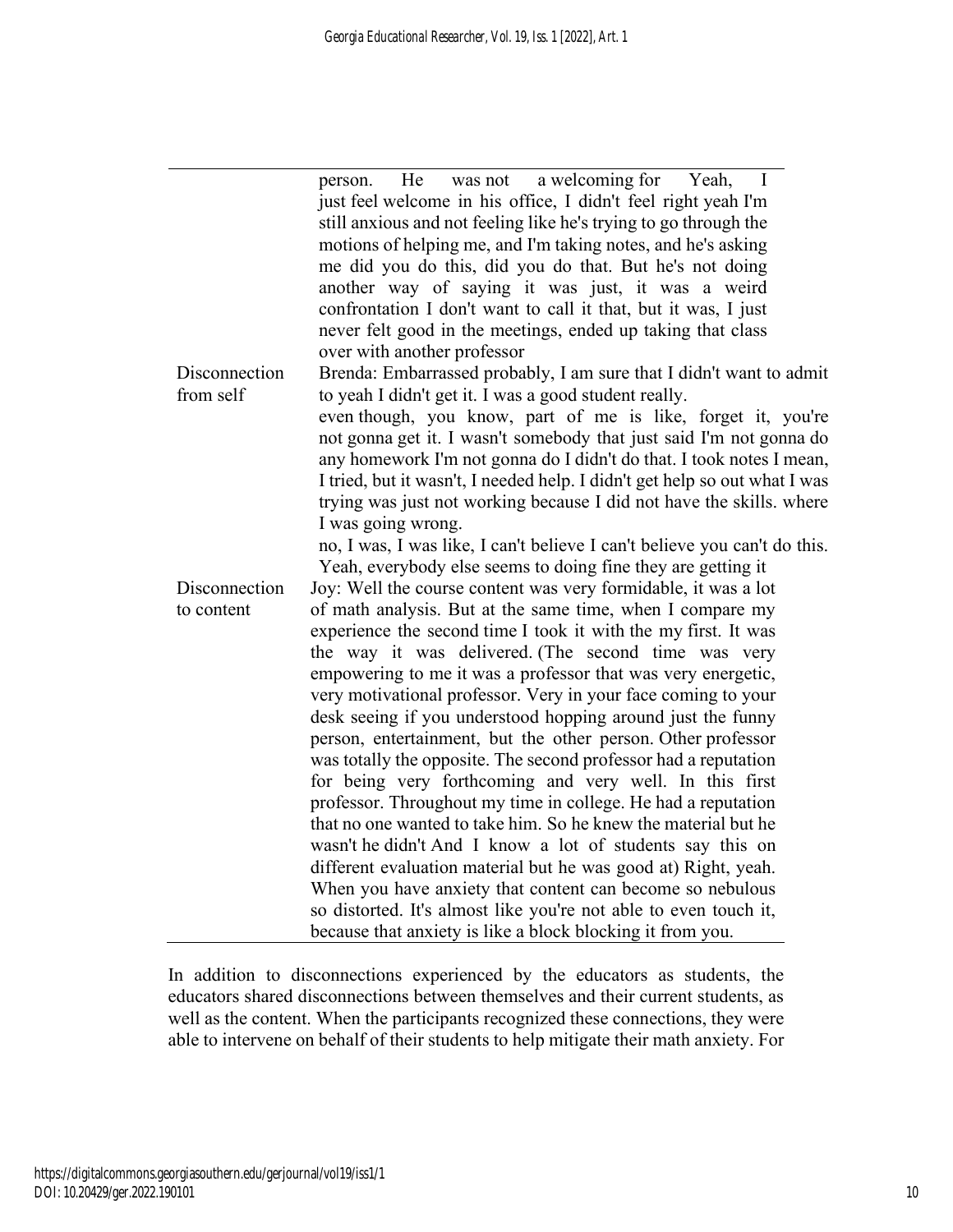example, Brenda came to class armed with calculators as resources. Another participant, Joy, went a step further by giving tutorials on how to use calculators in different situations to reduce technology-related anxiety. Penny took a more direct approach by meeting with students in private. She explained that she would "reach out to that student… at another time and place" to discuss their math anxiety.

| <b>Sub-theme</b>                                | Quote                                                                                                                                                                                                                                                                                                                                                                                                                                                                                                                                                                                                                                                   |  |  |  |  |
|-------------------------------------------------|---------------------------------------------------------------------------------------------------------------------------------------------------------------------------------------------------------------------------------------------------------------------------------------------------------------------------------------------------------------------------------------------------------------------------------------------------------------------------------------------------------------------------------------------------------------------------------------------------------------------------------------------------------|--|--|--|--|
| Students' peer disconnection                    | Sarah: They don't like it, you know they don't<br>want to work in groups because of their PTSD.<br>I've had a couple students that had PTSD and are<br>very uncomfortable with a group situation. You<br>know, and they they always want to sit in the<br>back, and, you know, have their eye on the door<br>but they're the facts and nobody can<br>be<br>behind them and<br>can't move,<br>you<br>it's<br><b>SO</b><br>sometimes those are challenging, but I understand<br>it, you know like, I get it. Because I'm married to<br>the military you know have been for years. So, but<br>it makes it difficult to, you know, for them to help<br>them |  |  |  |  |
| Educator's intervention to<br>students' anxiety | Brenda: I do bring calculators to the class Yeah,<br>in case. Students need to use calculator. Yeah.<br>They're hard to pick up I have picked them up at<br>garage sales and, and different stuff, you know,<br>they're expensive. Trying to accumulate as much<br>as I can and give them to students that don't have<br>at least during the test, you know, quiz or<br>whatever.                                                                                                                                                                                                                                                                       |  |  |  |  |
| Practices for students with<br>anxiety          | Penny: I would probably reach out to that student<br>at another time and place, and see if they could<br>meet with me or see if something could happen so<br>could relay<br>they<br>about<br>that<br>to me<br>this strategy. What about what's happening in the<br>class is blocking them. And then maybe that<br>would allow me to think of ways I can adapt to<br>that person,                                                                                                                                                                                                                                                                        |  |  |  |  |

Table 4. *Disconnections: Educators*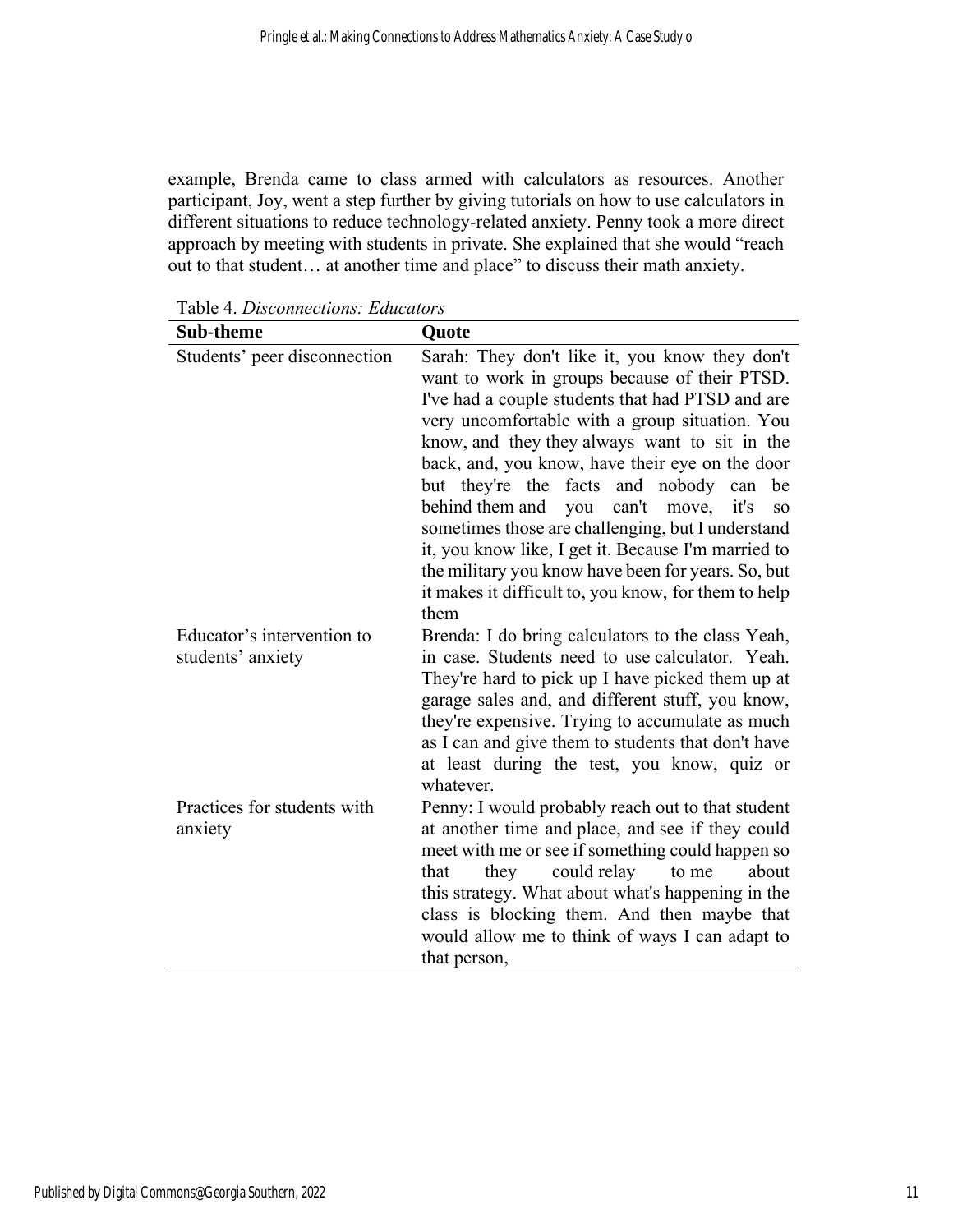#### **Implications and Recommendations**

Based on these findings we recommend that college math educators be trained to assess their classes for opportunities to increase connection and reduce areas where students have disconnections. Additionally, as McKibben (2017) stated, educators should be trained in learning the flags of anxiety to help students become more aware of how they feel. Assisting students in having self-awareness will allow educators to provide the student with some self-mitigating techniques. As the participants indicated, they are devising interventions for their students. Furthermore, mathematics education-related organizations could provide a free depository; wherein educators can become a part of professional learning communities to share successful interventions. Educators should consider the benefits of these types of accountability groups as an aid in which they have opportunities for mentorship relationships.

#### **Interventions to Teach Fearlessness**

Educators can create a culture by which they "teach fearlessness" in the classroom. The following are some of the techniques that educators can employ setting expectations, creating a safe environment, assessing and addressing disconnections, creating intentional opportunities for connection with (teacher, peers, and content), restructure the course grading as to reduce test anxiety, holistically addressing the whole student.

#### **Class Structure and Fear Reducing Test Design and Techniques**

Educators can utilize their class's grading structure to aid in lessening anxiety from the beginning of the course. Iossi (2007) and other researchers stated that testing or retesting is a practice or strategy for addressing math anxiety, specifically test anxiety. Educators should assign higher point values for homework than test scores. It provides students with a level of control (work ethic more than the ability to test becomes the motivating value). Educators will have to determine the balance of support with the needs of formal assessment. Boaler (2016) also advised educators to allow students to resubmit their work for the highest grade. Boaler (2016) stated that this sends a key message of growth mindset to students, which communicates that educators "care about learning, not just performance" (p. 167).

Thus, as educators, value decisions will have to be made on the side of the growth mindset/transformational or on the side of performance evaluation. Educators' choice is not a binary decision. An educator can still assess students'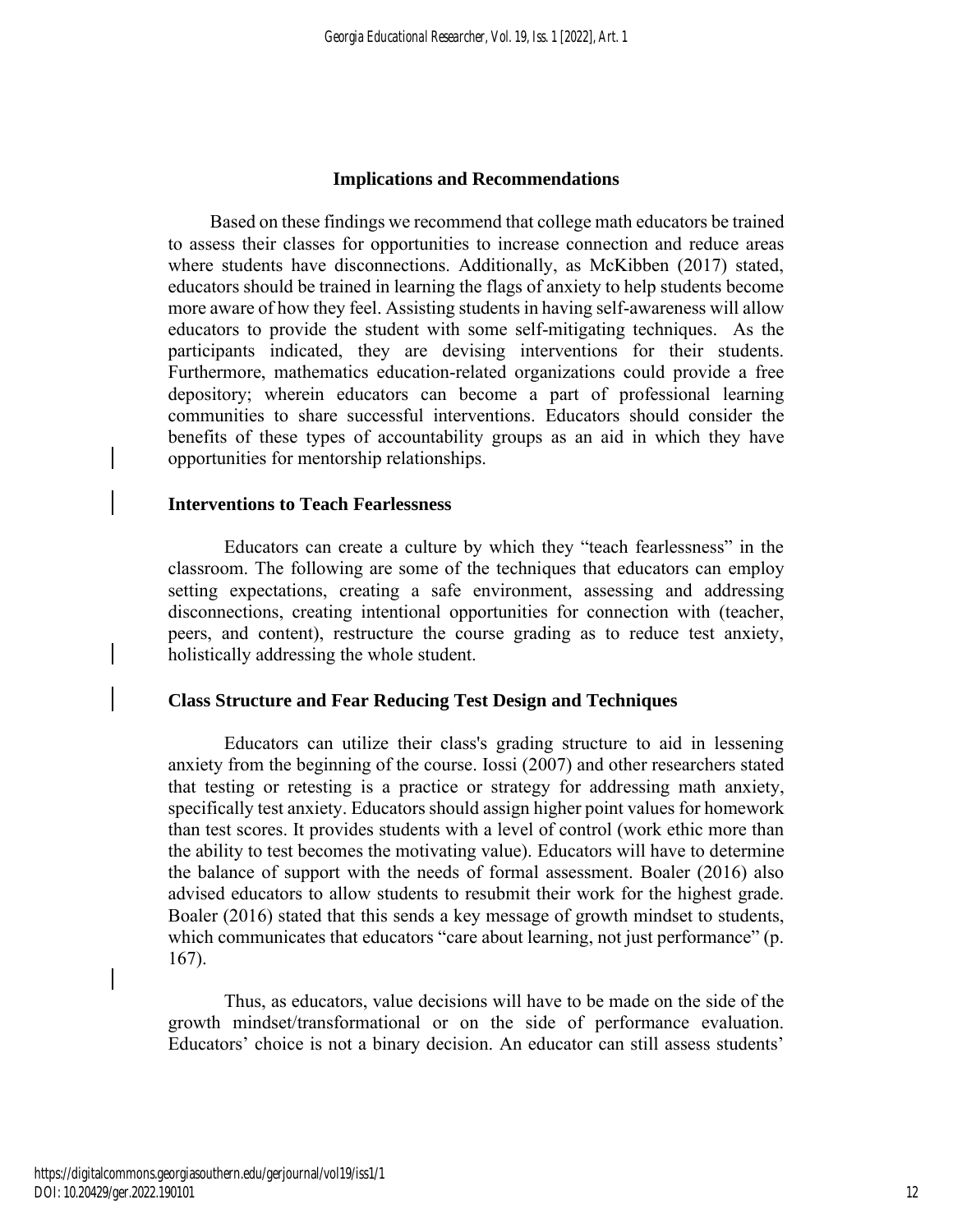knowledge and performance while also promoting a growth mindset. Brock and Hundley (2016) stated that the performance-based educator typically ranks students by intelligence and achievement and focuses primarily on those students that are deemed "smart" (p. 140).

Thus, the performance model is the antithesis of growth as it is promoting perfectionism more than the power of learning through mistakes. Students who may be struggling with anxiety may not fare well in performance-based courses as they will not receive differentiated learning that accommodates their learning styles (Brock & Hundley, 2006, p. 140). McGuire and McGuire (2015) provided educators who are teaching underprepared students some tips:

- set high expectations and showcase the standard for success,
- assess while teaching, meet students where they are,
- provide students with critical thinking tips,
- clearly communicate students' responsibility,
- stay connected,
- and have faith "this stuff works" (pp. 158-9).

The tips allow educators to understand the need for differentiated learning and the importance of setting high but realistic expectations for students individually and corporately.

#### **Assessing for Connection and Disconnection**

Educators can assess or observe students for disconnection with the content; educators can ensure students sense a high level of patience and care. One method is to ensure that students do not feel rushed when asked questions or repeat demonstrations. Educators' responses will set the tone for how students' peers' respond and perceptions of students' ability (Jackson & Leffingwell, 1999). Thus, removing the anxiety related to peer's judgment or the need for students to have a fully developed knowledge of the content. Educators should avoid some harmful behaviors, such as creating a hostile environment (i.e., ignoring students' questions, demonstrating impatience, angry behaviors, and an insensitive or uncaring demeanor; 1999).

#### **Limitations and Recommendations for Future Study**

A major limitation was the exclusion of students' participants. Students are the direct and indirect recipients of educators' instructional design and implementation. Students become barometers of the educational climate created by educators; thus, educators have the power to create safe environments where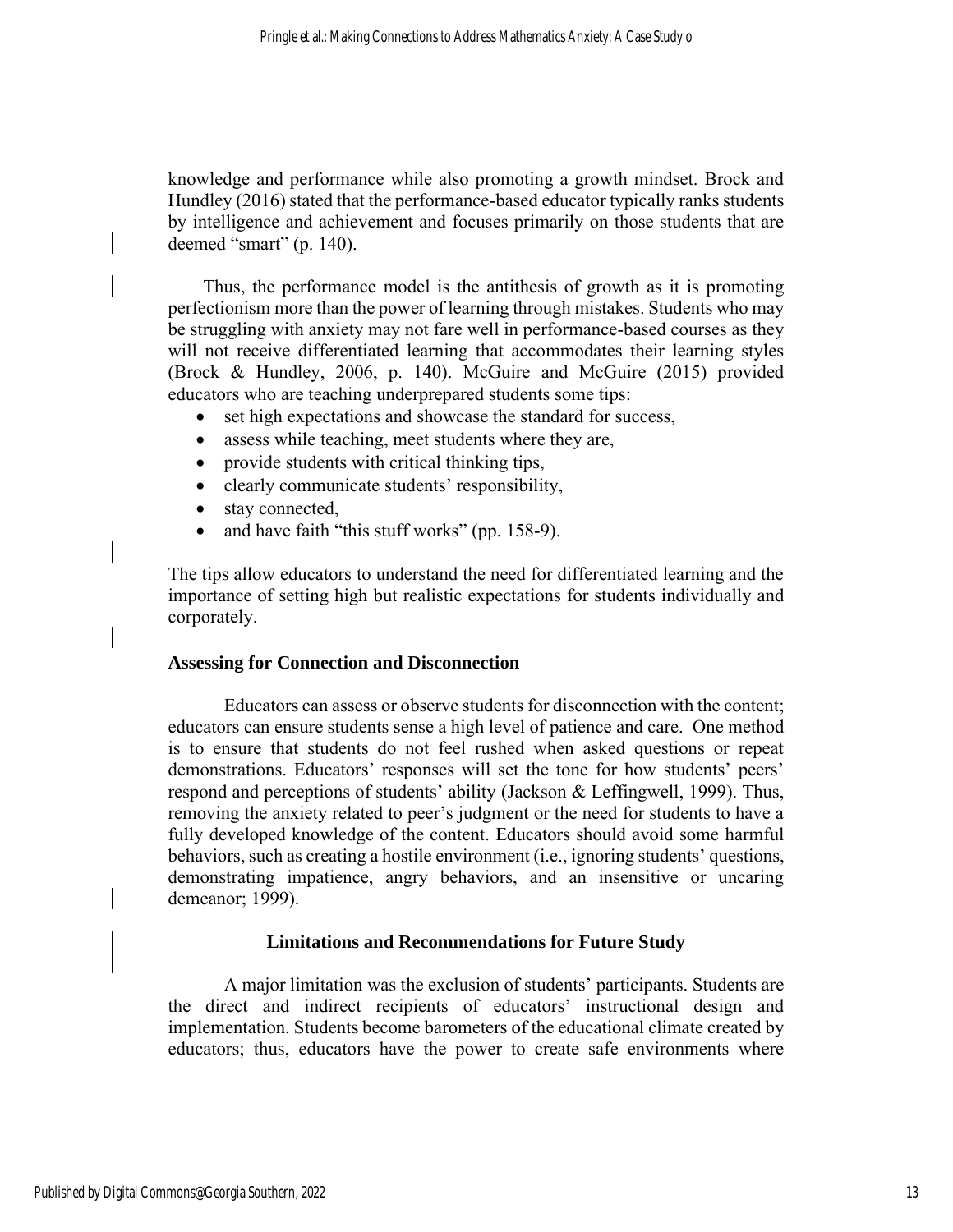students can fully engage in developing relationships with (teacher, peers, and content; Jackson & Leffingwell, 1999). Additionally, within a conducive learning environment, one can discover or gain depth in one of the two relationships that cannot be depicted by *The Instructional Triangle* (the intra teacher and students' relationships; Ball & Forzani, 2009; Cohen et al., 2003). This study provided a context for exploring the intra educators' relationships with teacher, peers, and content. As educators revisited the experiences of connection and disconnection, it provided educators an opportunity to gain a perspective of what issues may arise for students in terms of their instar student experience.

Future studies can provide content for each of the tenets or perspectives that a student can engage while self-mitigating anxiety and making stronger connections with teacher, peers, and content. Thus, future studies offer a resolution to the limitation of ways in which students are self-mitigating anxiety. Additionally, researchers may discover students' role in creating connections or disconnections. Thus, an exploration of how educators may utilize students' intraunderstanding to speak to those mechanisms of the connection while also partnering with students to address the disconnection mechanism. Education is a partnership with a commitment of sorts to exchange, develop, improve upon, or address deficiencies in understanding.

#### **Conclusions**

Anxiety has served as an agent of disconnection in learning environments. Anxiety has impacted educators' connection to the content and students and students' connection to teachers, peers, and content. Educators utilize their methods to assess and address anxiety. There is a need for more advanced training for educators to assess and address anxiety more effectively. Educators' interventions and students' self-mitigating techniques can serve as ways to change the paradigms of education; education can become connection driven instead of teacher, peers, and content driven. Both educators and students can learn how perspective-taking can allow them to speak to their anxiety and maintain connection within the learning environment.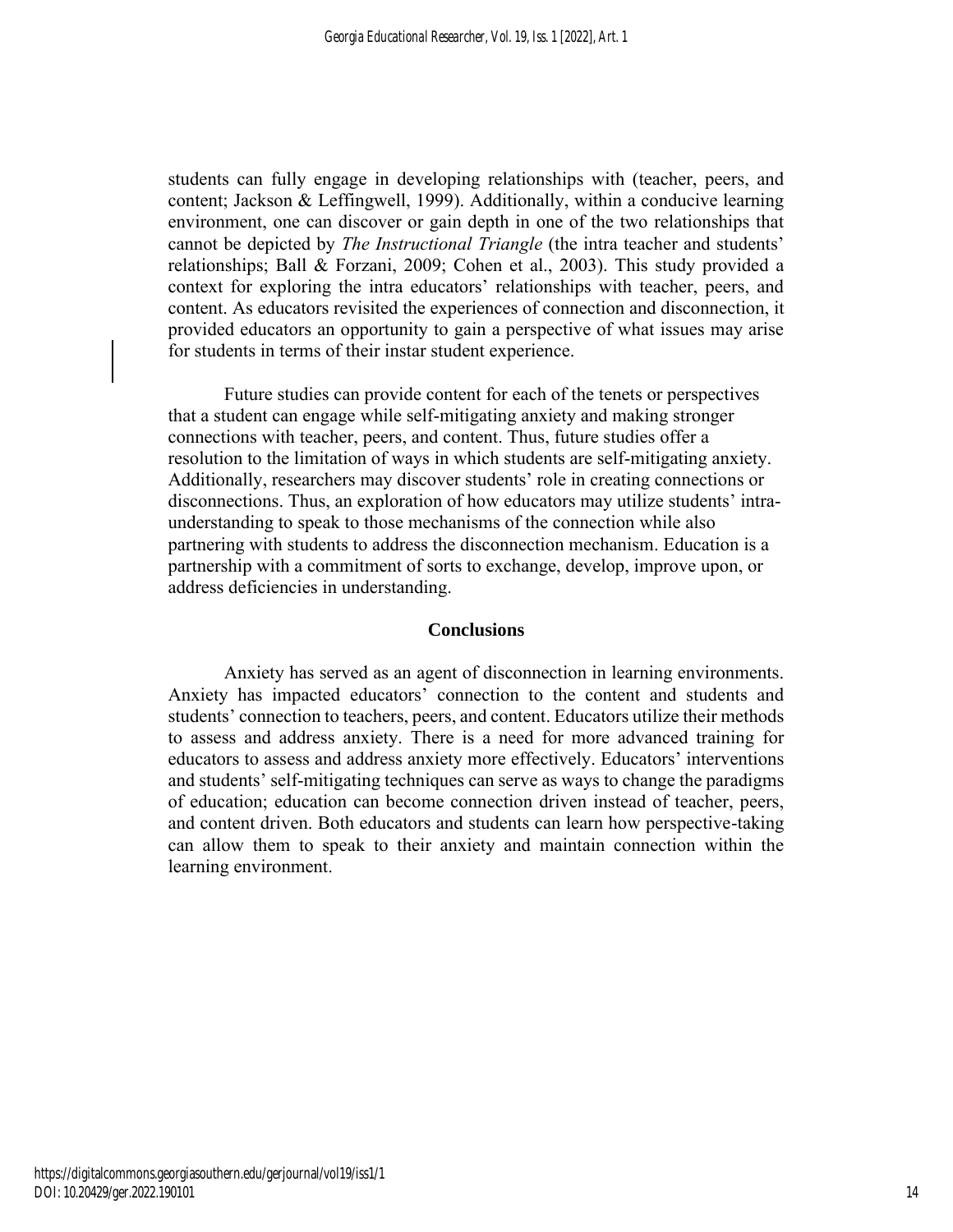#### **References**

- Ball, D. L., & Forzani, F. M. (2009). The work of teaching and the challenge for teacher education. *Journal of Teacher Education, 60*(5), 497–511. https://doi.org/10.1177/0022487109348479.
- Bandalos, D. L., Yates, K., & Thorndike-Christ, T. (1995). Effects of math selfconcept, perceived self-efficacy, and attributions for failure and success on test anxiety. *Journal of Educational Psychology*, 87(4), 611–623. https://doi.org/10.1037/0022-0663.87.4.611.
- Beilock, S. L., & Willingham, D. T. (2014). Math anxiety: Can teachers help students reduce it? *American Educator, 38*(2), 28–33. https://eric.ed.gov/?id=EJ1043398.
- Boaler, J. (2016). *Mathematical mindsets: Unleashing students' potential through creative math, inspiring messages, and innovative teaching*. California: Jossey-Bass, 2016.
- Braham, E. J., & Libertus, M. E. (2018). When approximate number acuity predicts math performance: The moderating role of math anxiety. PLoS ONE, 13(5), 1–15. https://doi.org/10.1371/journal.pone.0195696.
- Brock, A., & Hundley, H. (2016). The growth mindset coach: A teacher's monthby-month handbook for empowering students to achieve. California; Ulysses Press.
- Chen, X. (2016). Remedial Coursetaking at US Public 2-and 4-Year Institutions: Scope, Experiences, and Outcomes. Statistical Analysis Report. NCES 2016-405. *National Center for Education Statistics*.
- Cohen, D. K., Raudenbush, S., & Ball, D. (2003). Resources, instruction, and research. Educational Evaluation and Policy Analysis, 25(2), 1-24.
- Creswell, J. W., & Gutterman, T. C. (2019). *Educational research: Planning, conducting, and evaluating quantitative and qualitative research.* (6<sup>th</sup> ed.). Boston: Pearson.
- Driscoll, M. P. (2005). Psychology of learning for instruction (3rd ed.). Boston: Pearson Allyn and Bacon.
- Geist, D. E. (2015). Math anxiety and the "math gap": How attitudes toward mathematics disadvantages students as early as preschool. *Journal of Instructional Psychology, 135*(3), 328–337.
- Gleason, J., Livers, S.D., & Zelkowski, J. (2017). Mathematics classroom observation protocol for practices (MCOP2): Validity and reliability. Investigations in Mathematical Learning, 9(3), 111-129.
- Hart, S.A., & Ganley, C.M., (2019). The nature of math anxiety in adults: Prevalence and correlates. Journal of Numerical Cognition. 5(2). 122-139. https://doi.org/10.5964/jnc.v5i2.195.
- Harvard Graduate School of Education. (2020). Making caring common. The President and Fellows of Harvard College.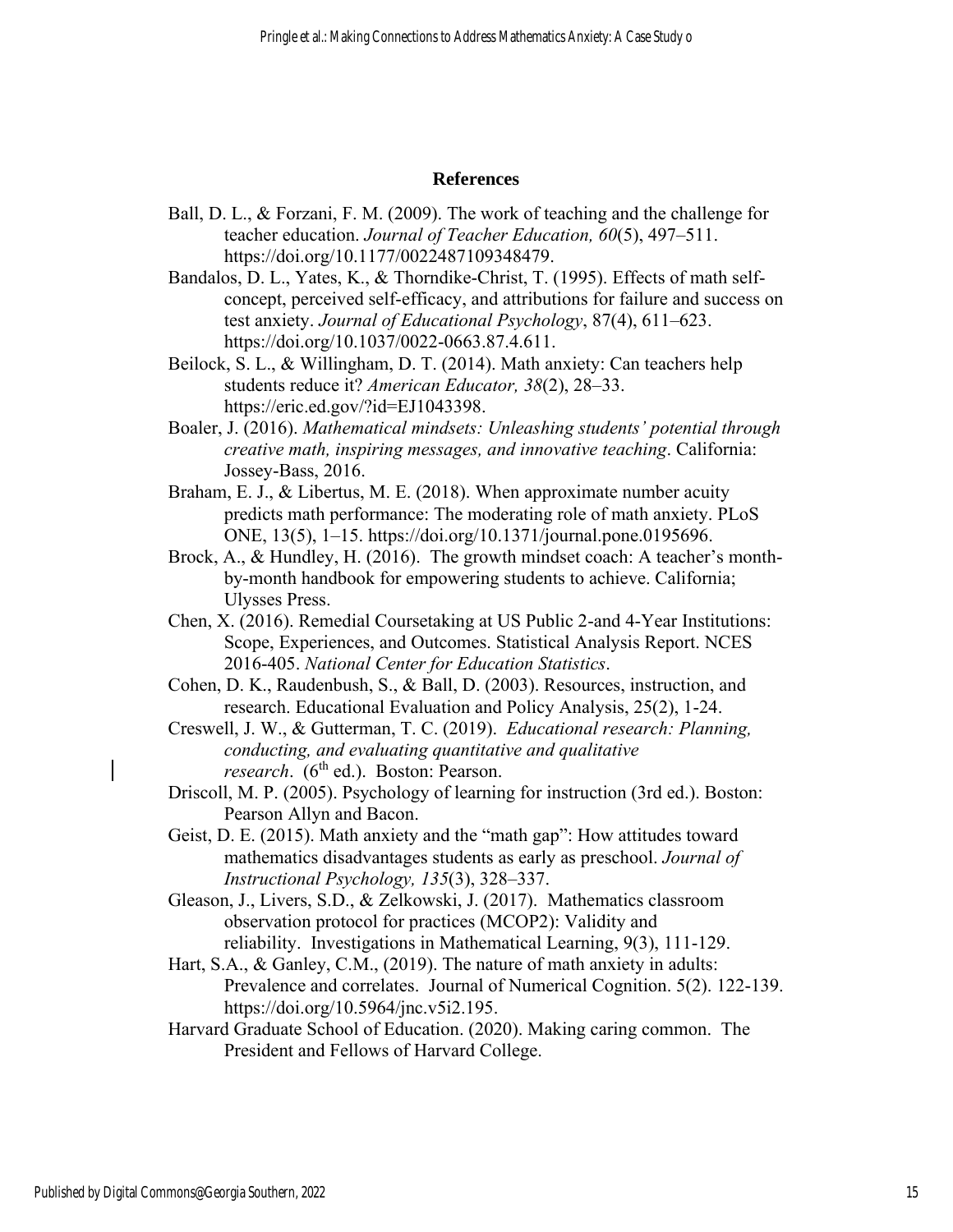https://mcc.gse.harvard.edu/resources-for-educators/how-build-empathystrengthen-school-community.

- Heider, F. (1958). The psychology of interpersonal relations. New York: Wiley.
- Iossi, L. (2007). Strategies for reducing math anxiety in post-secondary students. In S. M. Nielsen & M. S. Plakhotnik (Eds.), Proceedings of the Sixth Annual College of Education Research Conference [Paper presentation]: Urban and International Education Section (pp. 30-35). Miami: Florida International University. http://coeweb.fiu.edu/research\_conference/.
- Jackson, C. D., & Leffingwell, R. J. (1999). The role of instructors in creating math anxiety in students from kindergarten through college. The Mathematics Teacher, 92(7), 583.
- McGuire, S. Y., & McGuire, S. (2015). Teach students how to learn: Strategies you can incorporate to improve student metacognition, study skills, and motivation. Virginia: Stylus Publishing.
- McKibben, S. (2017). Helping Ease Student Anxiety: By telling anxious students to "calm down," we're assuming they have the skills to do so. These classroom practices can build students' capacity to self-regulate—before they fall into a rabbit hole of worrying thoughts. (cover story). Education Update, 59(8), 1.
- Schunk, D. H. (2016). Learning theories: An educational perspective. (7th ed.). Boston: Pearson.
- Tobias, S. (1993). Overcoming math anxiety. WW Norton & Company.
- University System of Georgia. (2018). Complete College, Georgia: Math pathways: Transformation of remedial mathematics. http://www.completegeorgia.org/content/transforming-remediation.
- Uusimaki, L., & Nason, R. (2004). Causes underlying pre-service teachers' negative beliefs and anxieties about mathematics [Paper presentation]. Proceedings of the 28th Conference of the International, 4. 369-376. https://files.eric.ed.gov/fulltext/ED489664.pdf.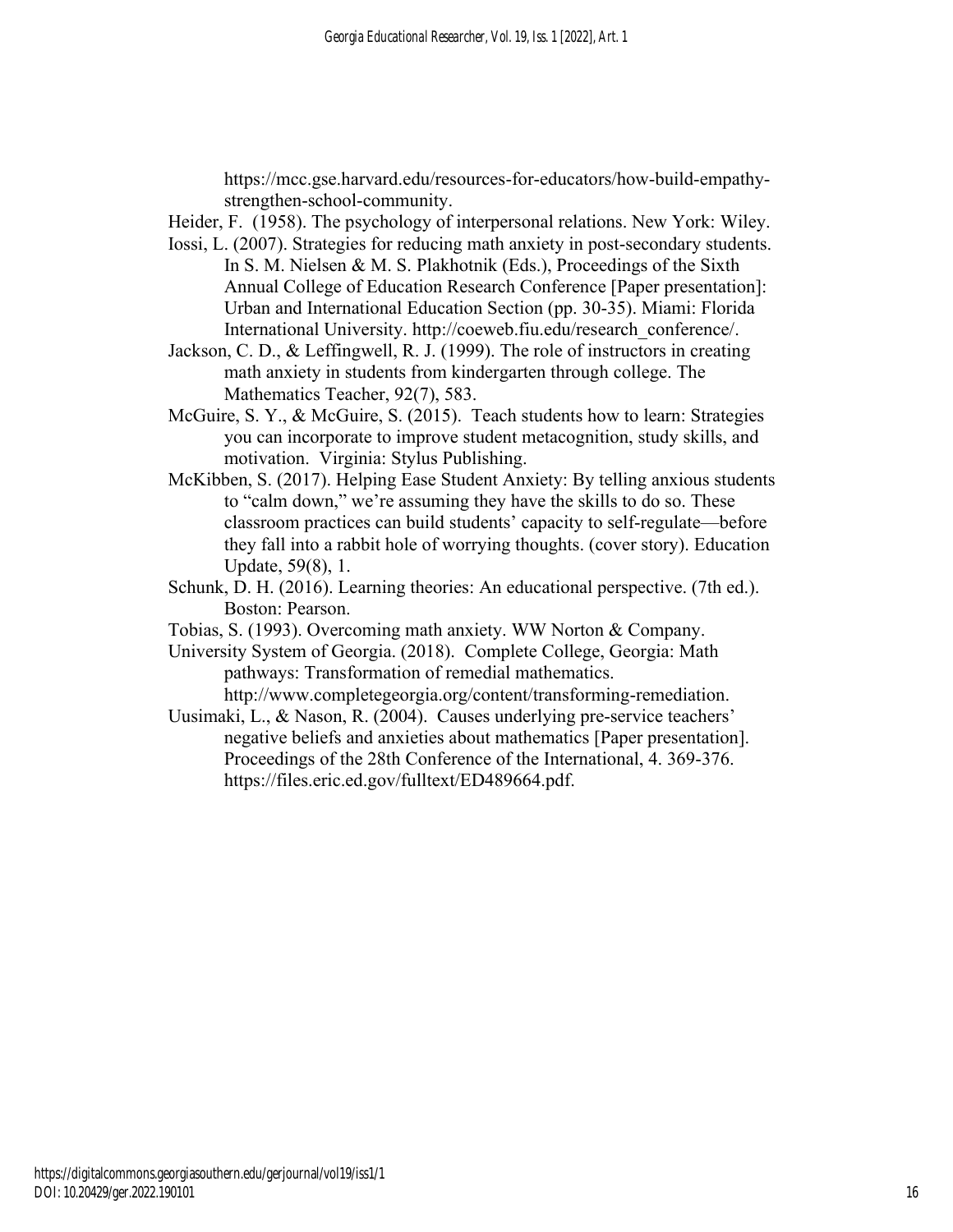# **Appendices**

- Mathematics Classroom Observation Protocol for Practices: MCOPP (Gleason et al., 2017). – Appendix A
- Excel Coding: Selected Coding and Code Breakdown Appendix B
- Participant's Comparison Connection and Disconnection Instructional Triangle – Appendix C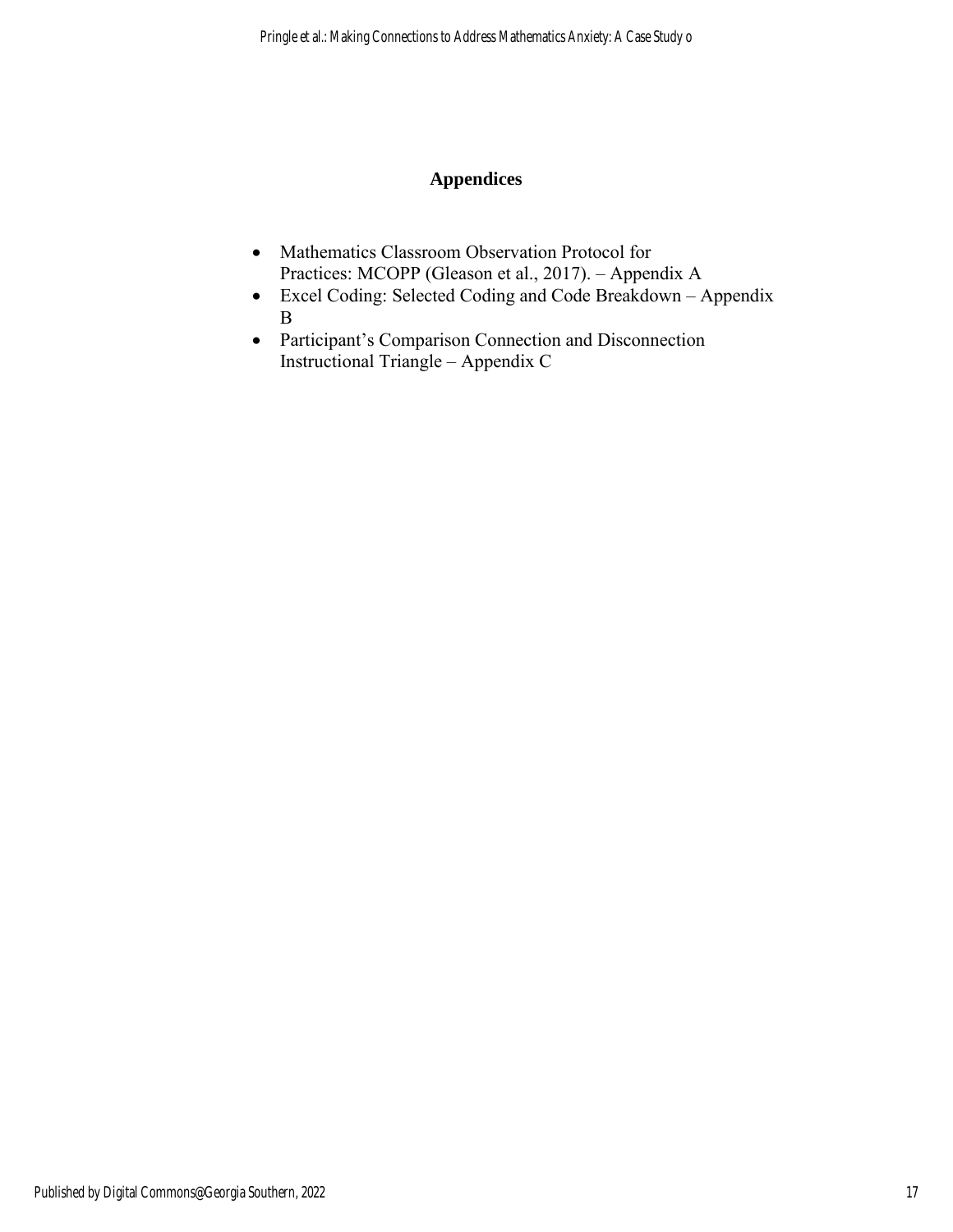| Appendix A - Mathematics Classroom Observation Protocol for |  |  |
|-------------------------------------------------------------|--|--|
| Practices: MCOPP (Gleason et al., 2017).                    |  |  |
|                                                             |  |  |

Facilitation Actions (\*SE – Student Engagement, \*TF- Teacher Facilitation)

| Item            | Item                                           | Student ID | <b>SETF</b> | Problem or concept |
|-----------------|------------------------------------------------|------------|-------------|--------------------|
| #               |                                                |            |             | related to         |
|                 |                                                |            |             | interaction        |
| 1               | Students Engaged in                            |            |             |                    |
|                 | Exploration/investigation/problem solving      |            |             |                    |
| $\overline{2}$  | Students used a variety of means (models,      |            |             |                    |
|                 | drawings, graphs, concrete materials,          |            |             |                    |
|                 | manipulatives, etc.) to represent concepts.    |            |             |                    |
| $\overline{3}$  | Students were engaged in mathematical          |            |             |                    |
|                 | activities                                     |            |             |                    |
| $\overline{4}$  | Students critically assessed mathematical      |            |             |                    |
|                 | strategies.                                    |            |             |                    |
| $rac{5}{6}$     | Students preserved in problem solving          |            |             |                    |
|                 | The lesson involved fundamental concepts of    |            |             |                    |
|                 | the subject to promote relational/conceptual   |            |             |                    |
|                 | understanding.                                 |            |             |                    |
| 7               | The lesson promoted modeling with              |            |             |                    |
|                 | mathematics.                                   |            |             |                    |
| 8               | The lesson provided opportunities to examine   |            |             |                    |
|                 | mathematical structure. (symbolic notation,    |            |             |                    |
|                 | patterns, generalizations, conjectures, etc.). |            |             |                    |
| $\overline{9}$  | The lesson included tasks that have multiple   |            |             |                    |
|                 | paths to a solution or multiple solutions.     |            |             |                    |
| 10              | The lesson promoted precision of               |            |             |                    |
|                 | mathematical language.                         |            |             |                    |
| 11              | The teacher's talk encouraged student          |            |             |                    |
|                 | thinking.                                      |            |             |                    |
| 12              | There were a high proportion of students       |            |             |                    |
|                 | talking related to mathematics.                |            |             |                    |
| 13              | There was a climate of respect for what others |            |             |                    |
|                 | had to say.                                    |            |             |                    |
| 14              | In general, the teacher provided wait-time.    |            |             |                    |
| $\overline{15}$ | Students were involved in the communication    |            |             |                    |
|                 | of their ideas to others (peer to peer).       |            |             |                    |
| 16              | The teacher uses student questions/comments    |            |             |                    |
|                 | to enhance conceptual mathematical             |            |             |                    |
|                 | understanding.                                 |            |             |                    |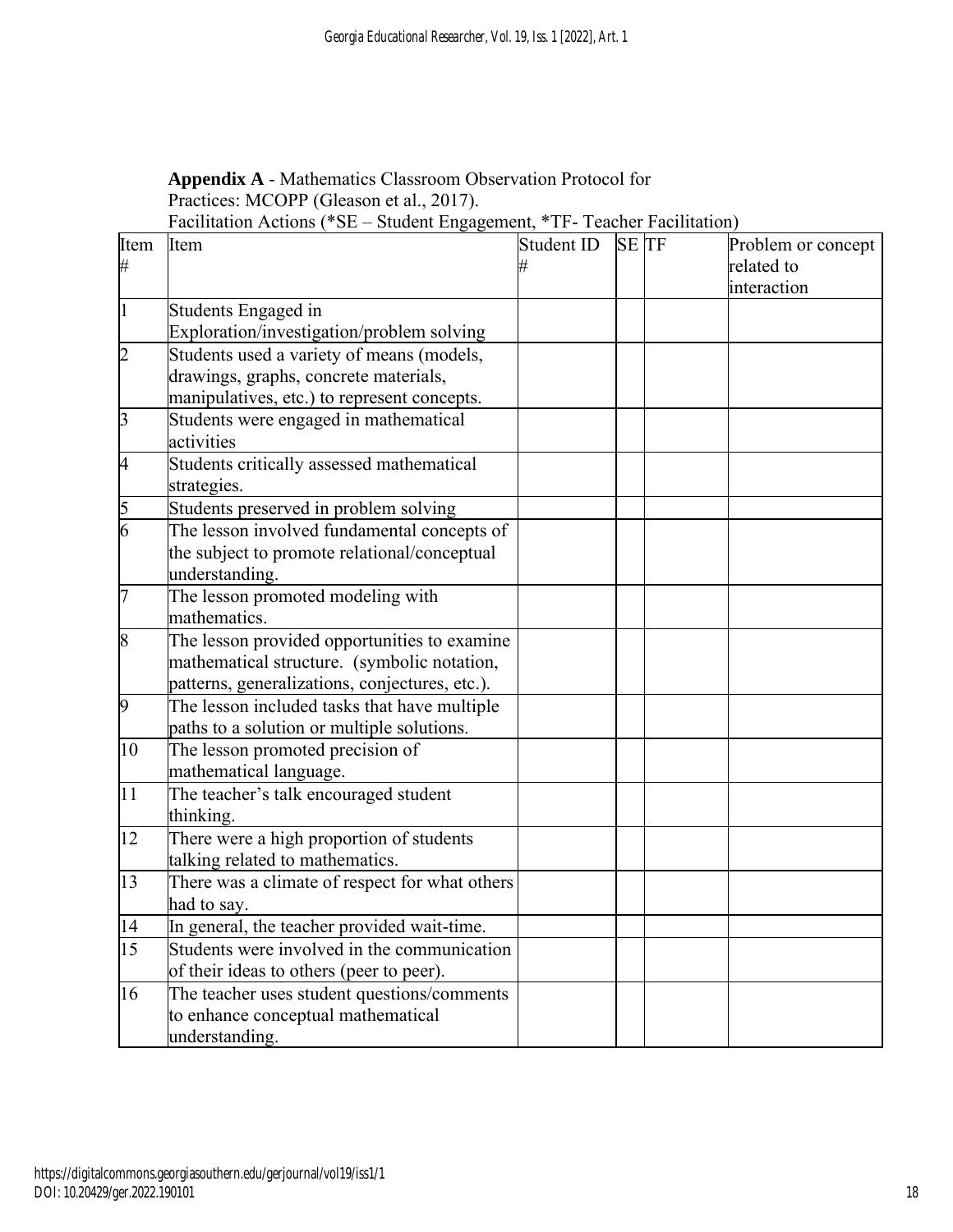**Appendix B** *- Excel Coding: Selected Coding and Code Breakdown* 

|                                                                                                |            | .0 .00 122 = Default Def = =<br>$+00%$ =<br><b><i><u>DOM: NO</u></i></b><br>$\sim$ | $-90$<br><b>Section</b> | 49.1                                                | $A_1$<br><b>FEE</b>       |  |
|------------------------------------------------------------------------------------------------|------------|------------------------------------------------------------------------------------|-------------------------|-----------------------------------------------------|---------------------------|--|
|                                                                                                |            |                                                                                    |                         |                                                     |                           |  |
|                                                                                                |            |                                                                                    |                         |                                                     |                           |  |
|                                                                                                | <b>RG1</b> | Article by                                                                         | $0.53 - 0.00$           | Algebra                                             |                           |  |
|                                                                                                | 株式会        | Connections                                                                        | <b>Bachalors</b>        | Education                                           |                           |  |
| $-$                                                                                            | RO3        | Class Type                                                                         | <b>Beeres</b>           | Educational Leadership                              |                           |  |
| --<br>$\sim$                                                                                   |            | Disponsection                                                                      | Containstantial and     | MAT 094                                             |                           |  |
|                                                                                                |            | Educational Background                                                             | Conferences MAT 095     |                                                     |                           |  |
| $\overline{a}$                                                                                 |            | Educational Environment                                                            | Content                 | Matharmatica                                        |                           |  |
| $\frac{1}{2} \left( \frac{1}{2} \right) \left( \frac{1}{2} \right) \left( \frac{1}{2} \right)$ |            | Educational Philosophy                                                             |                         | Officerant boot lock Mathematics Education          |                           |  |
| $\frac{1}{2}$<br>$\sim$                                                                        |            | <b>Fixed MindSet</b>                                                               |                         | <b>Collection limit list: Quantiative Ressoning</b> |                           |  |
| 14                                                                                             |            | Growth mindset                                                                     | Eatra litra             |                                                     | Teaching (Math & Reading) |  |
| TE.                                                                                            |            | instructional Ammety                                                               | <b>Face to Face</b>     |                                                     |                           |  |
| $+2$                                                                                           |            | ENVIRONMENT STATE AND                                                              | Homework/practice       |                                                     |                           |  |
| $+ 16.55$                                                                                      |            | Manipulatives.                                                                     | <b>Hybrid</b>           |                                                     |                           |  |
| Total I                                                                                        |            | Perception of student interest in the subject                                      | Instructional           |                                                     |                           |  |
| $+46.$                                                                                         |            | Perception of their own ability                                                    | <b>Maisters</b>         |                                                     |                           |  |
| the con-                                                                                       |            | Professional Development                                                           | <b>Mathesonation</b>    |                                                     |                           |  |
|                                                                                                |            | Professional path/academic background                                              | Meeting with leadning   |                                                     |                           |  |
| 97                                                                                             |            | Readton to their current work                                                      | Meritorahio             |                                                     |                           |  |
| 1BC                                                                                            |            | Smith-NA importer                                                                  | Non-tradition all       |                                                     |                           |  |
| <b>VSI</b>                                                                                     |            | Strong foundation                                                                  |                         | One an Orra material convenient from hereity.       |                           |  |
| $\frac{1}{2}$                                                                                  |            | Strategies.                                                                        | ONLINE                  |                                                     |                           |  |
| 206                                                                                            |            | Situatevet Decembrateverett                                                        | Online Software         |                                                     |                           |  |
| <b>SEAR</b>                                                                                    |            | Teaching style                                                                     | Online/Face to Face     |                                                     |                           |  |
| <b>SHE</b>                                                                                     |            | <b>Practices</b>                                                                   | Parental Influence      |                                                     |                           |  |
| <b>Sheet</b>                                                                                   |            |                                                                                    | Poers                   |                                                     |                           |  |
| <b>SERV</b>                                                                                    |            |                                                                                    | Remartial w/. Core      |                                                     |                           |  |
| 244                                                                                            |            |                                                                                    | Remedial Stand alone    |                                                     |                           |  |
| <b>IF</b>                                                                                      |            |                                                                                    | Smartboard              |                                                     |                           |  |

*Excel Coding: Selected Coding* 

| <b>Participants Document</b> | <b>Coded Segments</b> |
|------------------------------|-----------------------|
| Brenda's Interviews          | 141                   |
| Harry's Interviews           | 138                   |
| Sarah's Interviews           | 126                   |
| LeAnn's Interviews           | 120                   |
| Penny's Interviews           | 140                   |
| Joy's Interviews             | 136                   |
| <b>Total Number of Coded</b> | 801                   |
| <b>Segments</b>              |                       |

*Code Breakdown*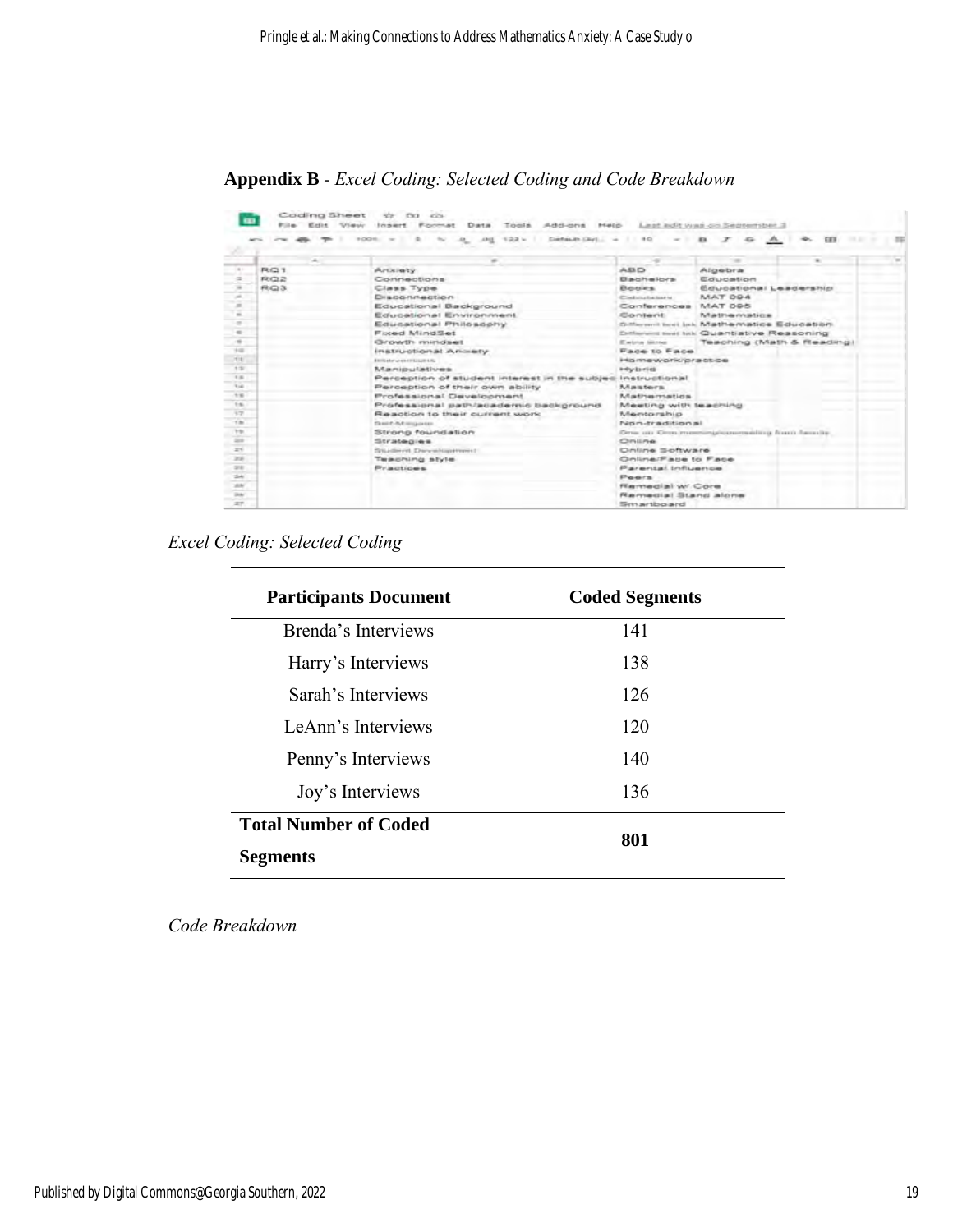**Appendix C** *- Comparisons of Participants' Connection and Disconnection The Instructional Triangles - Adaptions of The Instructional Triangle (Ball & Forzani, 2009).*

| Participant   | <b>Connection Instructional</b><br><b>Triangle</b> | <b>Strongest</b><br><b>Connection</b>                                                                                                                                            | <b>Disconnection Instructional</b><br><b>Triangle</b> | <b>Strong</b><br><b>Disconnection</b>                                                                                                  | Perceptions of ability during<br>and after course associated with<br>the disconnection experience                                                                                                                                                                                                                                                                                                                                                                                                                                            | <b>Impact of</b><br><b>Disconnection</b><br><b>Experience on</b><br><b>Teaching</b>                                                                                                             |
|---------------|----------------------------------------------------|----------------------------------------------------------------------------------------------------------------------------------------------------------------------------------|-------------------------------------------------------|----------------------------------------------------------------------------------------------------------------------------------------|----------------------------------------------------------------------------------------------------------------------------------------------------------------------------------------------------------------------------------------------------------------------------------------------------------------------------------------------------------------------------------------------------------------------------------------------------------------------------------------------------------------------------------------------|-------------------------------------------------------------------------------------------------------------------------------------------------------------------------------------------------|
| <b>Brenda</b> | $+$                                                | The strongest<br>connection<br>between the<br>student and the<br>content.                                                                                                        |                                                       | The strongest<br>disconnection<br>between the<br>student and the<br>content                                                            | During the course, Brenda felt as<br>if everyone except her understood<br>the content. She passed the<br>course; during the interview, she<br>stated that she could do geometry<br>as an adult.                                                                                                                                                                                                                                                                                                                                              | Brenda stated that<br>the experience made<br>her sympathetic to<br>what her anxious<br>students experience.                                                                                     |
| Harry         | ÷                                                  | Strongest<br>connections<br>between the<br>teacher (byproduct<br>a stronger<br>connection with<br>the content-<br>reconnection to<br>content) and the<br>student and<br>content. |                                                       | The strongest<br>disconnection<br>between the<br>teacher and<br>content, teacher<br>and the student,<br>and student and<br>the content | During the course, Harry thought<br>the course experience was what he<br>should expect as a college student.<br>He later had his connection<br>experience wherein he<br>reconnected with the content and<br>had a very impacted connection<br>with a role model professor.<br>Harry took this professor for<br>several additional classes and<br>chose math as a major due to his<br>new relationship with the<br>professor and the content. Harry<br>stated that one of his outward<br>signs of anxiety was that he cried<br>during a test. | Harry stated that his<br>experience informed<br>him of "what not to<br>do" as an educator.                                                                                                      |
| Sarah         |                                                    | Strongest<br>connections<br>between the<br>teacher and<br>content, the<br>teacher and the<br>student, student<br>and peers, and<br>student and the<br>content.                   |                                                       | The strongest<br>disconnection<br>between the<br>student and the<br>content                                                            | During the course, Sarah's math<br>self-concept was challenged in the<br>course as she was so stressed that<br>although she never contemplated<br>suicide, she did not want to go on.<br>Her professor was extremely<br>helpful and made strong<br>connections with her peers to<br>overcome her challenges.                                                                                                                                                                                                                                 | Sarah understands<br>that "when students<br>struggle, there is a<br>reason for it." Thus,<br>she is not dismissive<br>about the issue and<br>seeks to helps<br>students within her<br>capacity. |